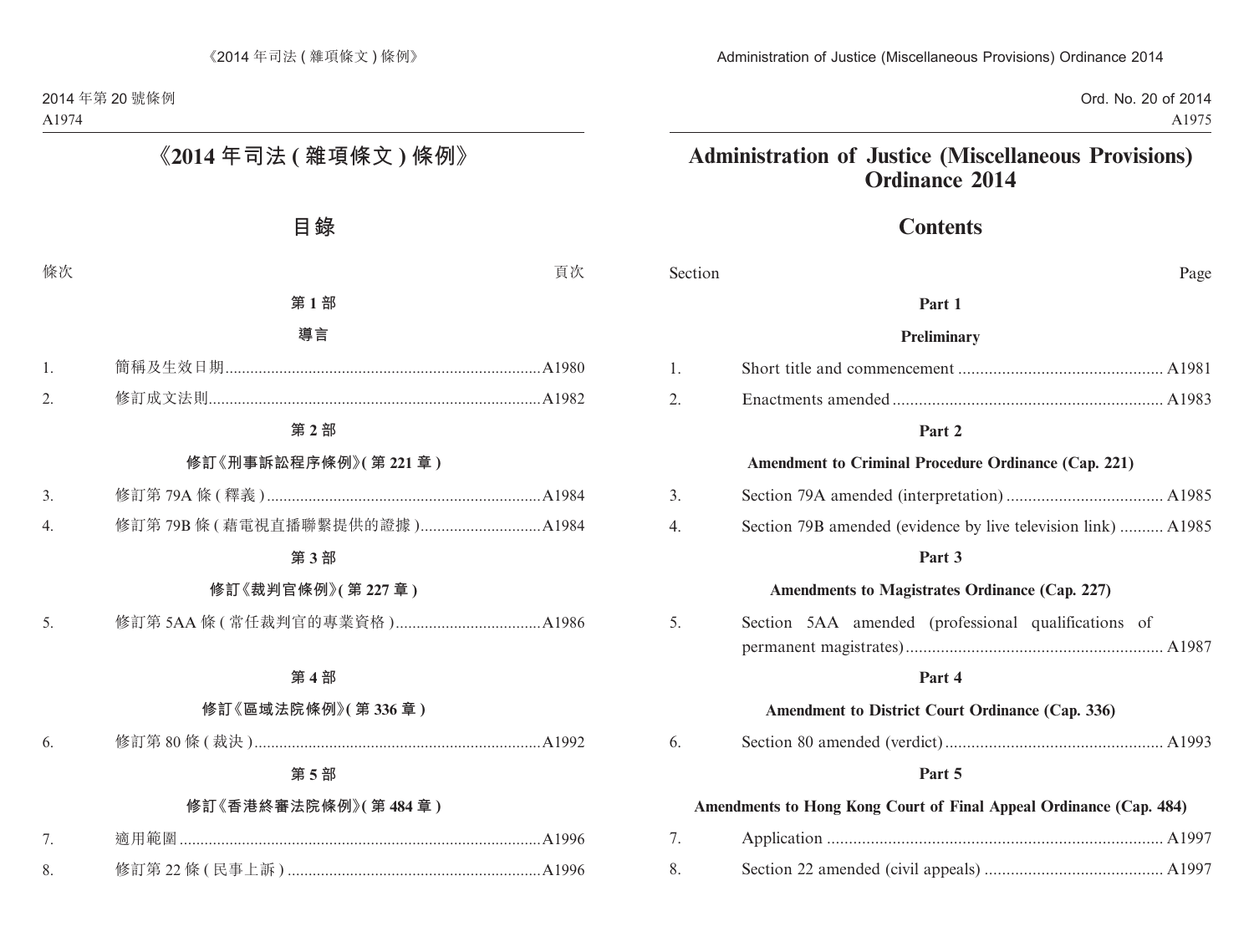|         |     |                                                                                        | Ord. No. 20 of 2014<br>A1977 |
|---------|-----|----------------------------------------------------------------------------------------|------------------------------|
| Section |     |                                                                                        | Page                         |
| 9.      |     |                                                                                        |                              |
| 10.     |     |                                                                                        |                              |
|         |     | Part 6                                                                                 |                              |
|         |     | Amendments Relating to Jurisdiction and Powers of Labour Tribunal                      |                              |
|         |     | Division 1-Labour Tribunal Ordinance (Cap. 25)                                         |                              |
| 11.     |     |                                                                                        |                              |
| 12.     |     | Section 15 amended (conciliation certificate to be filed) A2001                        |                              |
| 13.     |     |                                                                                        |                              |
|         | 30. |                                                                                        |                              |
| 14.     |     | Section 31 amended (review of awards and orders) A2005                                 |                              |
| 15.     |     |                                                                                        |                              |
|         | 38. | Awards and orders may be registered in District                                        |                              |
| 16.     |     |                                                                                        |                              |
|         | 48. | Proceedings to which amendments made by<br>Administration of<br>Justice (Miscellaneous |                              |
| 17.     |     |                                                                                        |                              |
|         |     | Division 2—Labour Tribunal (General) Rules (Cap. 25 sub. leg. A)                       |                              |
| 18.     |     | Rule 12 amended (registration of award or order in District                            |                              |
|         |     | Division 3—Labour Tribunal (Forms) Rules (Cap. 25 sub. leg. C)                         |                              |
| 19.     |     |                                                                                        |                              |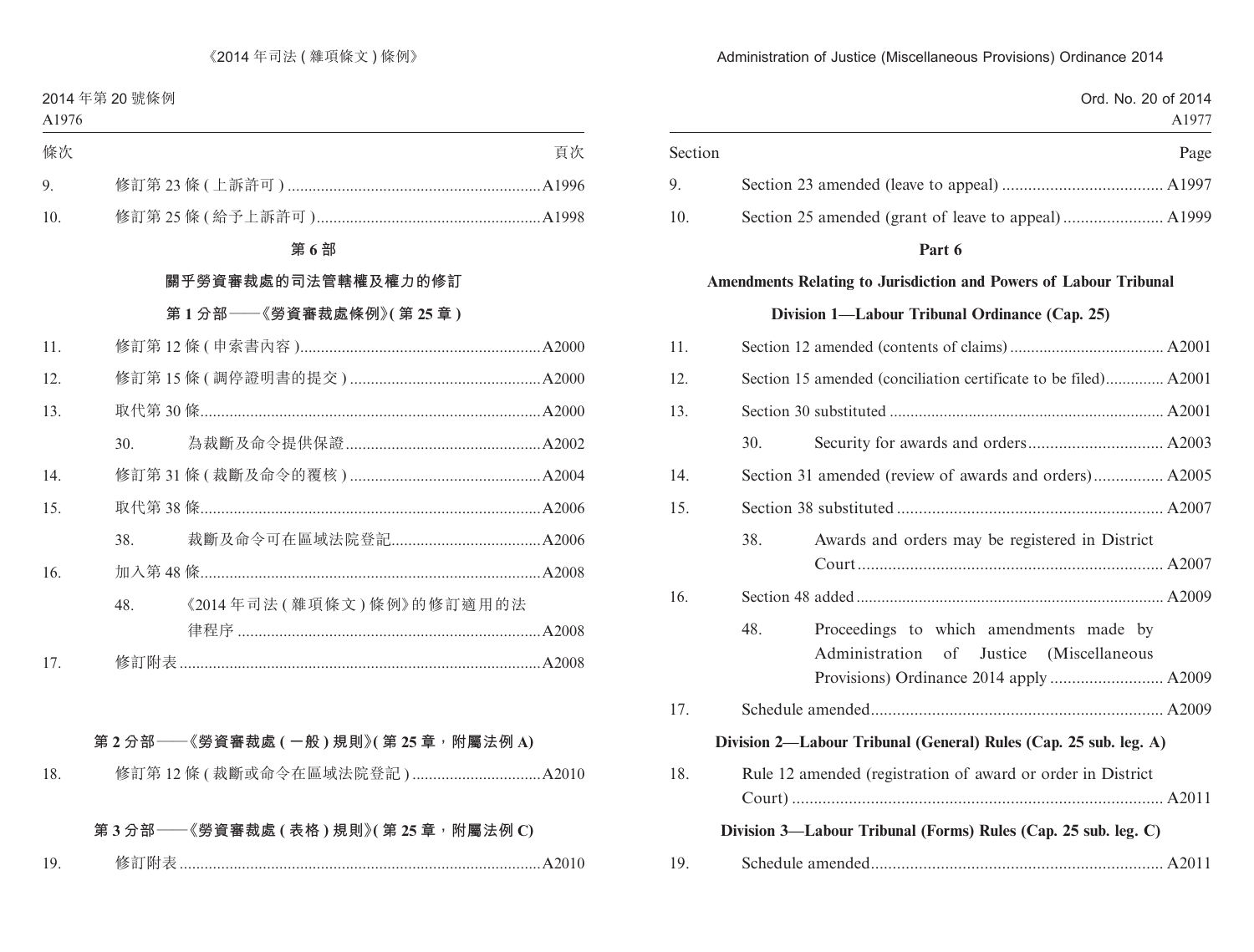|         |                                                                         | Ord. No. 20 of 2014<br>A1979 |
|---------|-------------------------------------------------------------------------|------------------------------|
| Section |                                                                         | Page                         |
|         | Division 4—Labour Tribunal (Suitors' Funds) Rules (Cap. 25 sub. leg. D) |                              |
| 20.     |                                                                         |                              |
| 21.     |                                                                         |                              |
|         | Part 7                                                                  |                              |
|         | <b>Amendments Relating to Suitors' Funds</b>                            |                              |
|         | Division 1—High Court Ordinance (Cap. 4)                                |                              |
| 22.     | Section 20A amended (property which may be charged) A2019               |                              |
| 23.     | Section 57 amended (rules concerning deposit, etc. of                   |                              |
|         | Division 2—Lands Tribunal Ordinance (Cap. 17)                           |                              |
| 24.     |                                                                         |                              |
|         | $10AA$ .                                                                |                              |
|         | Division 3—Labour Tribunal Ordinance (Cap. 25)                          |                              |
| 25.     | Section 45 amended (Chief Justice may make rules)  A2025                |                              |
|         | Division 4—District Court Ordinance (Cap. 336)                          |                              |
| 26.     | Section 52AA amended (property which may be charged) A2027              |                              |
| 27.     |                                                                         |                              |
|         | Division 5—Small Claims Tribunal Ordinance (Cap. 338)                   |                              |
| 28.     | Section 36 amended (Chief Justice may make rules)  A2029                |                              |
|         | Division 6—Hong Kong Court of Final Appeal Ordinance (Cap. 484)         |                              |
| 29.     |                                                                         |                              |
|         | 40A.                                                                    |                              |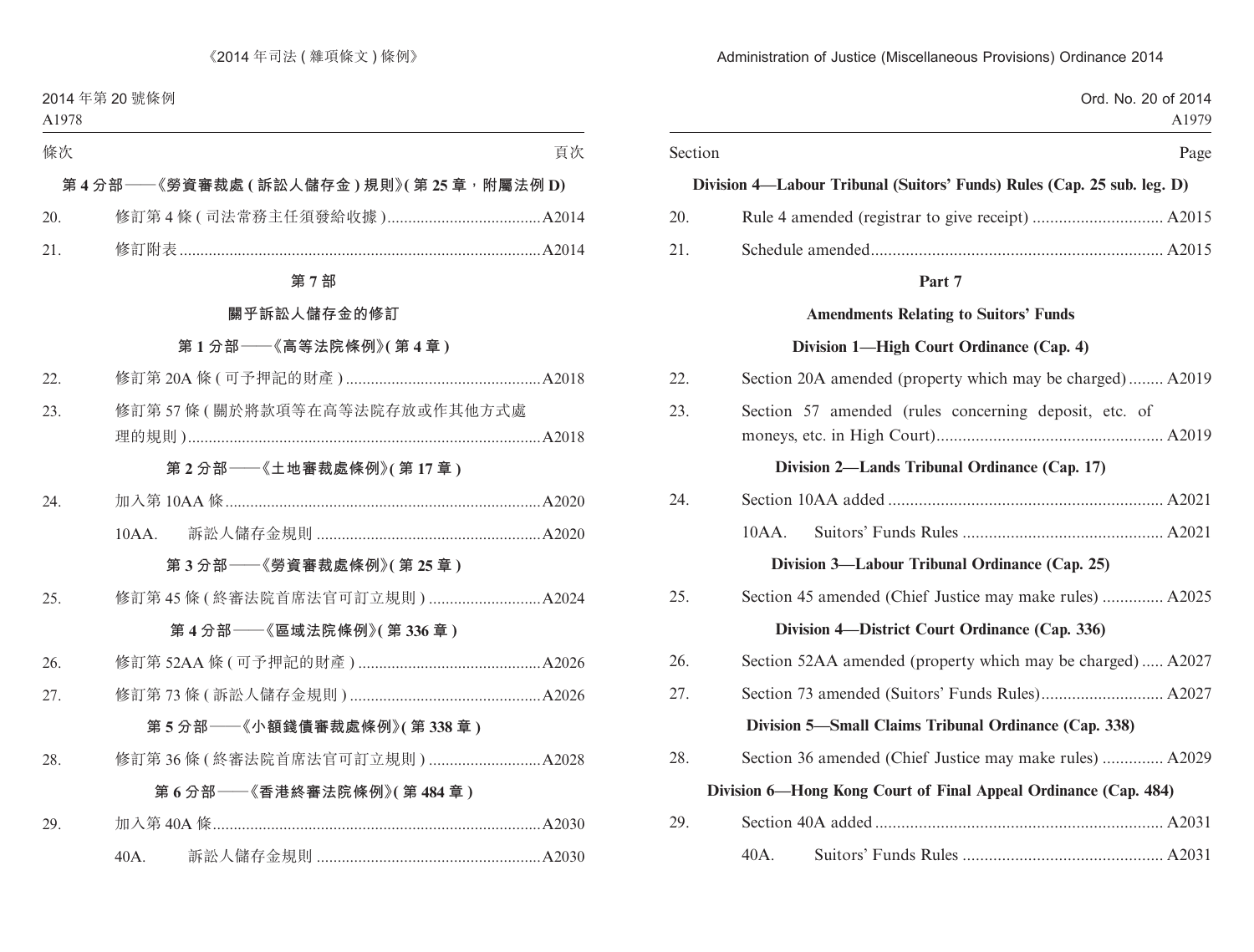| Part 1    | Ord. No. 20 of 2014 |
|-----------|---------------------|
| Section 1 | A1981               |

#### **HONG KONG SPECIAL ADMINISTRATIVE REGION**

#### ORDINANCE NO. 20 OF 2014



C. Y. LEUNG Chief Executive 23 December 2014

An Ordinance to amend various legislation to make provisions concerning audio-visual facilities in criminal proceedings, permanent magistrates' professional qualifications, the delivery of reasons for verdicts and sentences of criminal cases in the District Court, civil appeals to the Hong Kong Court of Final Appeal as of right, the Labour Tribunal's jurisdiction and powers, and suitors' funds in various courts and tribunals; and to make minor amendments.

[24 December 2014]

Enacted by the Legislative Council.

# **Part 1**

# **Preliminary**

#### **1. Short title and commencement**

- (1) This Ordinance may be cited as the Administration of Justice (Miscellaneous Provisions) Ordinance 2014.
- (2) Subject to subsection (3), this Ordinance comes into operation on the day on which it is published in the Gazette.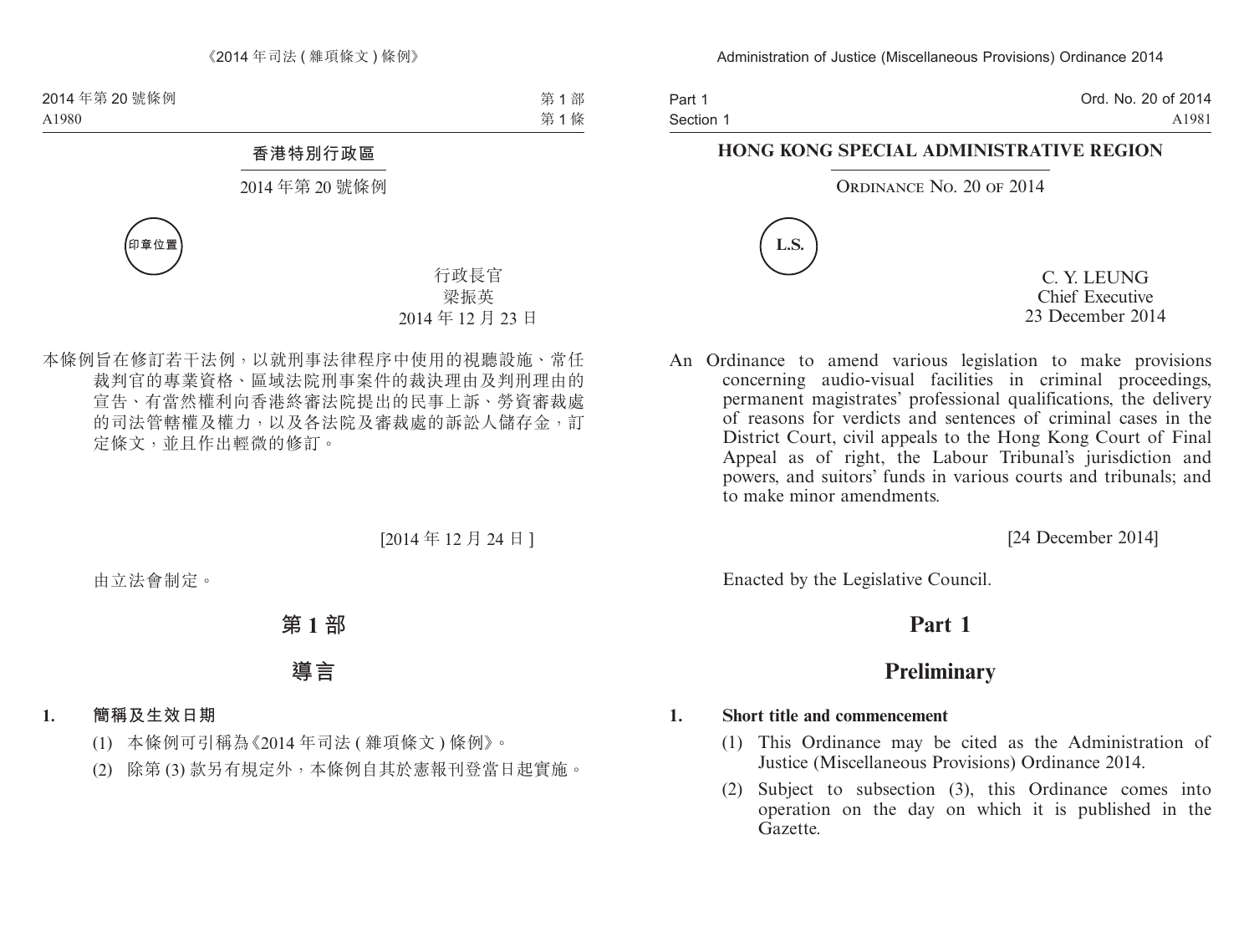| Part 1    | Ord. No. 20 of 2014 |
|-----------|---------------------|
| Section 2 | A1983               |

(3) Part 7 comes into operation on a day to be appointed by the Chief Justice by notice published in the Gazette.

#### **2. Enactments amended**

The enactments specified in Parts 2 to 7 are amended as set out in those Parts.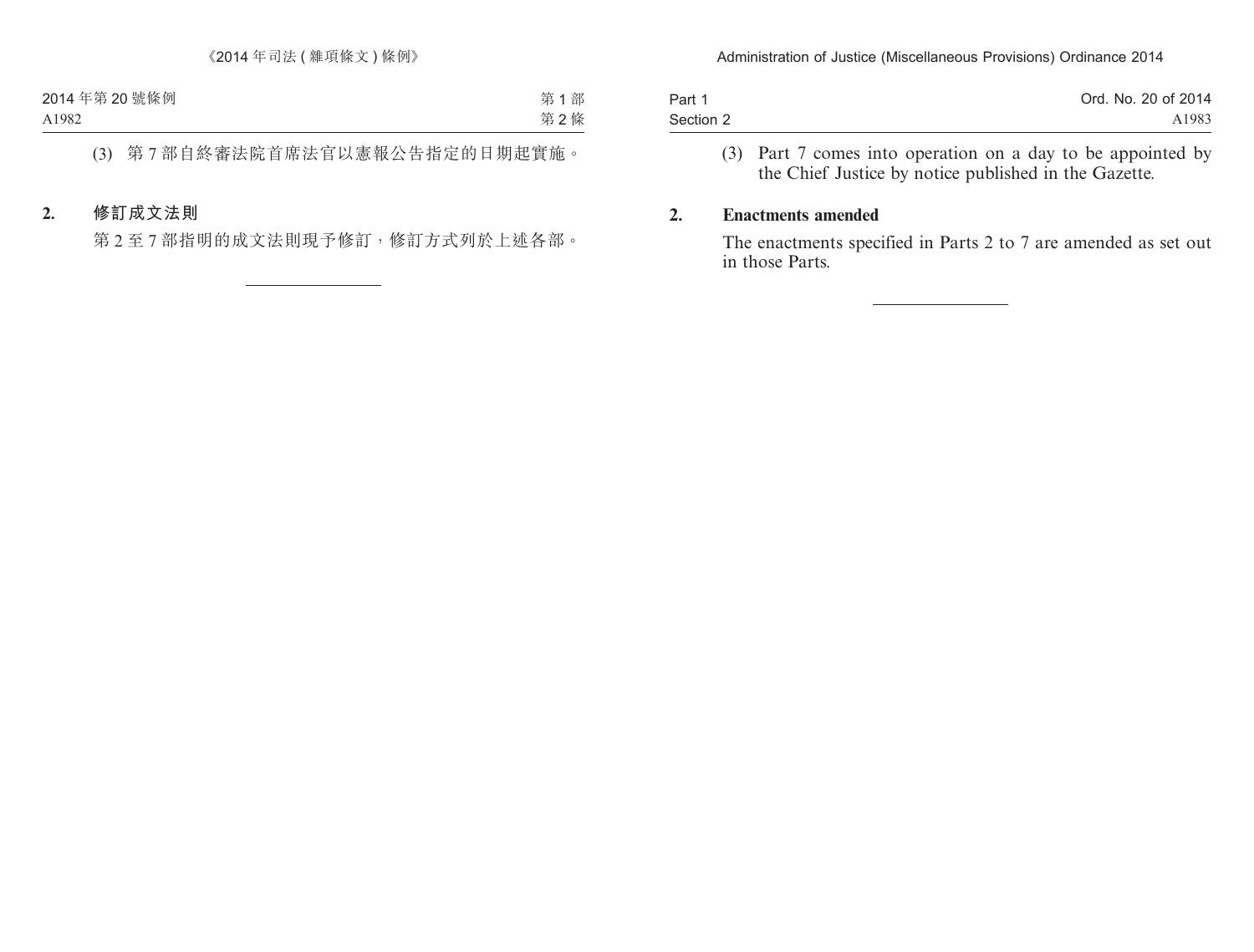| Part 2    | Ord. No. 20 of 2014 |
|-----------|---------------------|
| Section 3 | A1985               |

## **Part 2**

# **Amendment to Criminal Procedure Ordinance (Cap. 221)**

#### **3. Section 79A amended (interpretation)**

Section 79A—

#### **Repeal the definition of** *live television link*

#### **Substitute**

"*live television link* (電視直播聯繫) means a system—

- (a) in which a courtroom and another room located in the same premises as the courtroom are equipped with, and linked by, audio-visual facilities that are capable of allowing—
	- (i) persons in the courtroom to see and hear persons in the other room; and
	- (ii) persons in the other room to hear, or see and hear, persons in the courtroom; and
- (b) installed for allowing persons in the other room to give evidence in the proceedings taking place in the courtroom,

and includes a similar system linking a room in which a magistrate is taking a deposition in writing under section 79E with another room from which the person gives evidence for the purpose of the deposition;".

#### **4. Section 79B amended (evidence by live television link)**

After section 79B(5)—

#### **Add**

"(6) The audio-visual facilities used in a live television link must be approved by the Chief Justice.".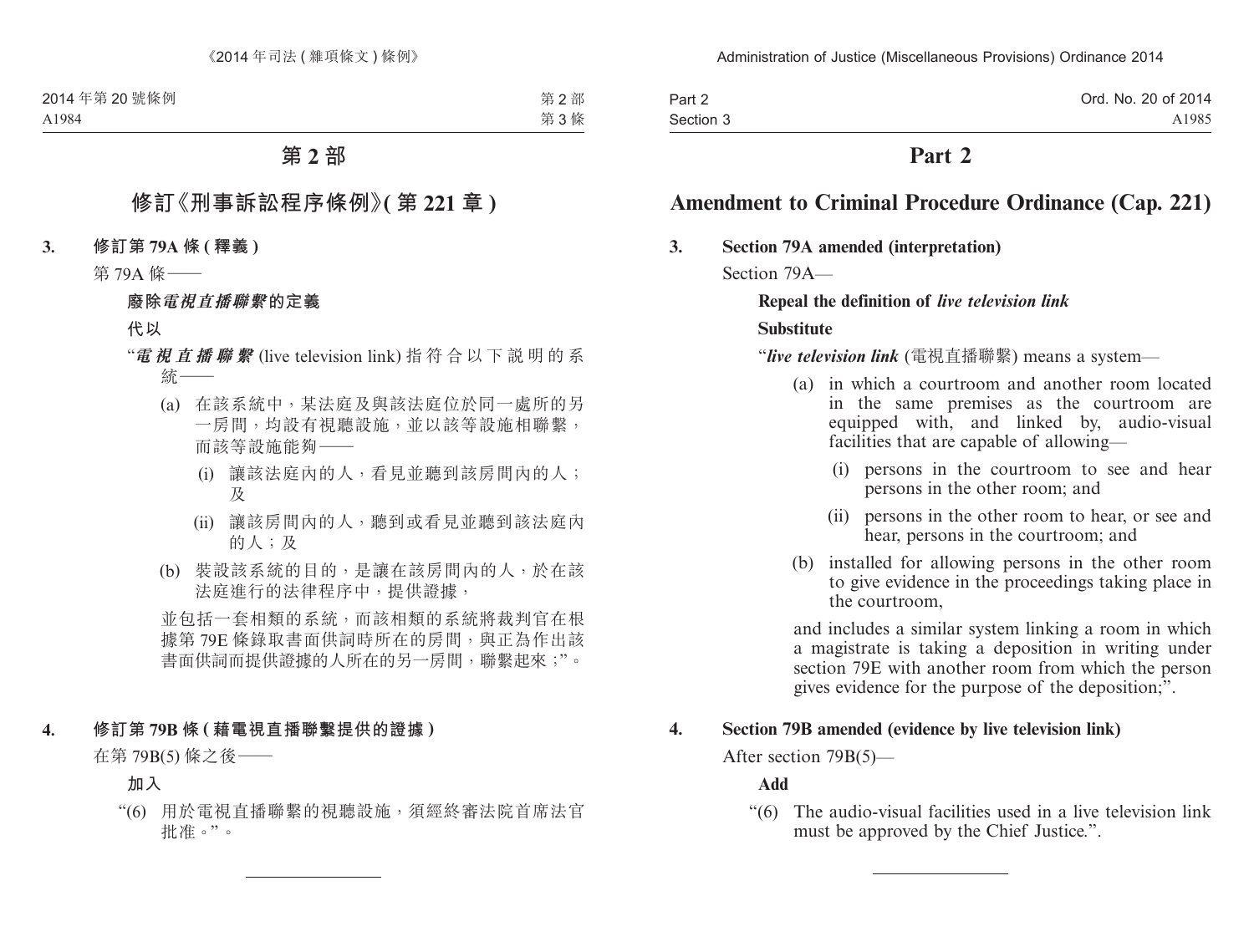| Part 3    | Ord. No. 20 of 2014 |
|-----------|---------------------|
| Section 5 | A1987               |

### **Part 3**

# **Amendments to Magistrates Ordinance (Cap. 227)**

- **5. Section 5AA amended (professional qualifications of permanent magistrates)**
	- (1) Section 5AA—

#### **Repeal subsections (1) and (2)**

#### **Substitute**

- "(1) A person is eligible to be appointed as a permanent magistrate if the person—
	- (a) is qualified to practise as a barrister, solicitor or advocate in a court in Hong Kong or any other common law jurisdiction having unlimited jurisdiction either in civil or criminal matters; and
	- (b) has the required experience as specified in subsection (2).
	- (2) For subsection (1)(b), a person has the required experience if, for a period of or periods totalling not less than 5 years—
		- (a) since becoming qualified as described in subsection  $(1)(a)$ , the person—
			- (i) has practised as a barrister, solicitor or advocate in such a court;
			- (ii) has been a legal officer;
			- (iii) has been the Director of Legal Aid or a Deputy Director of Legal Aid, Assistant Director of Legal Aid or Legal Aid Officer, appointed in accordance with section 3 of the Legal Aid Ordinance (Cap. 91);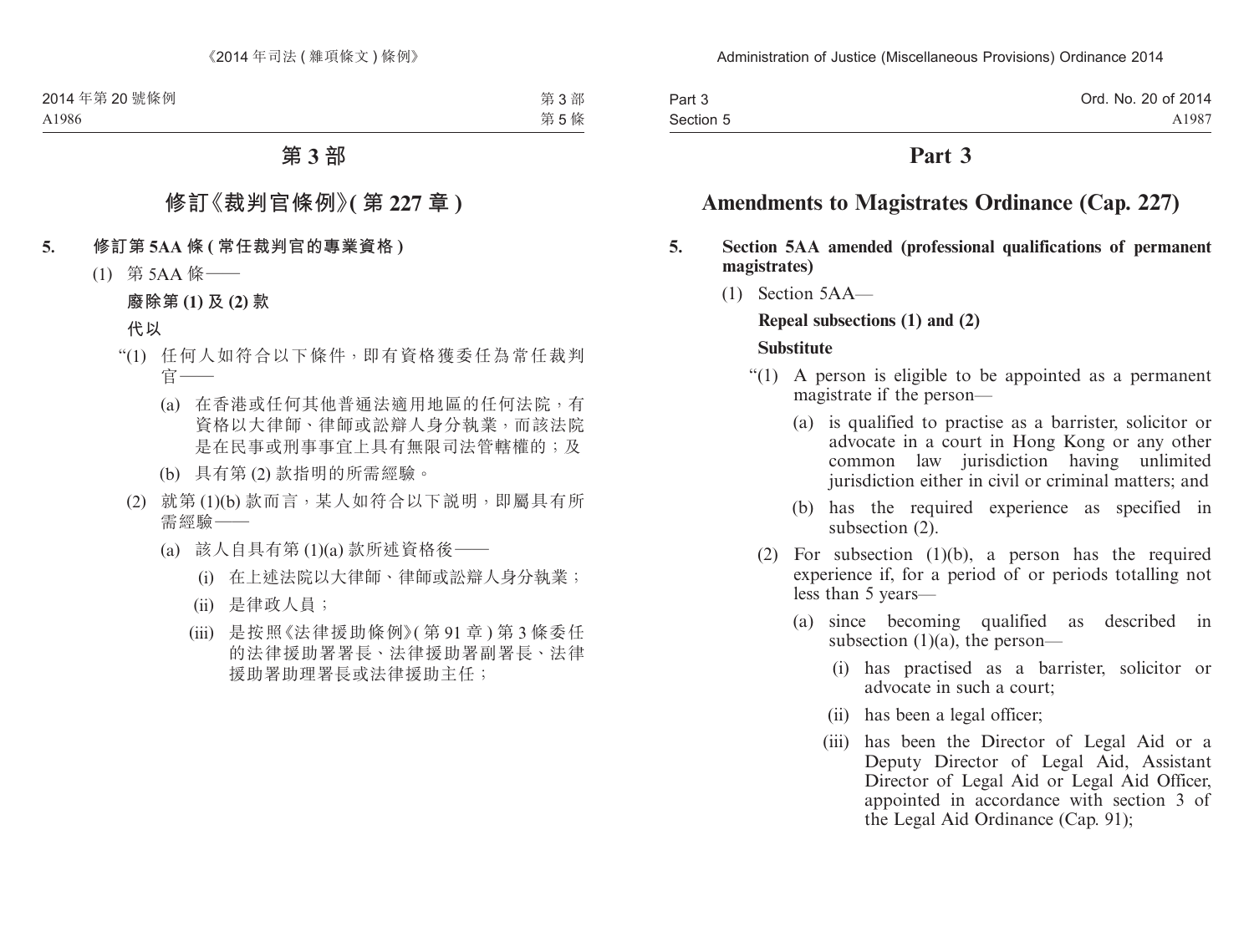| Part 3    | Ord. No. 20 of 2014 |
|-----------|---------------------|
| Section 5 | A1989               |

- (iv) has been the Official Receiver or an Assistant Official Receiver (Legal), Assistant Principal Solicitor, Senior Solicitor or Solicitor, appointed in accordance with section 75 of the Bankruptcy Ordinance (Cap. 6); or
- (v) has been the Director of Intellectual Property or a Deputy Director of Intellectual Property, Assistant Director of Intellectual Property, Assistant Principal Solicitor, Senior Solicitor or Solicitor, appointed in accordance with section 3 of the Director of Intellectual Property (Establishment) Ordinance (Cap. 412); or
- (b) whether before or since becoming qualified as described in subsection  $(1)(a)$ , the person has been a special magistrate appointed in accordance with section 5.".
- $(2)$  Section 5AA $(3)$ —

### **Repeal**

"For the purposes of calculating the period of 5 years referred to in subsection  $(1)(b)$ "

### **Substitute**

"In calculating the period of 5 years referred to in subsection  $(2)$ ".

(3) Section  $5AA(3)(a)$ —

# **Repeal**

"subparagraphs"

# **Substitute**

"paragraphs or subparagraphs".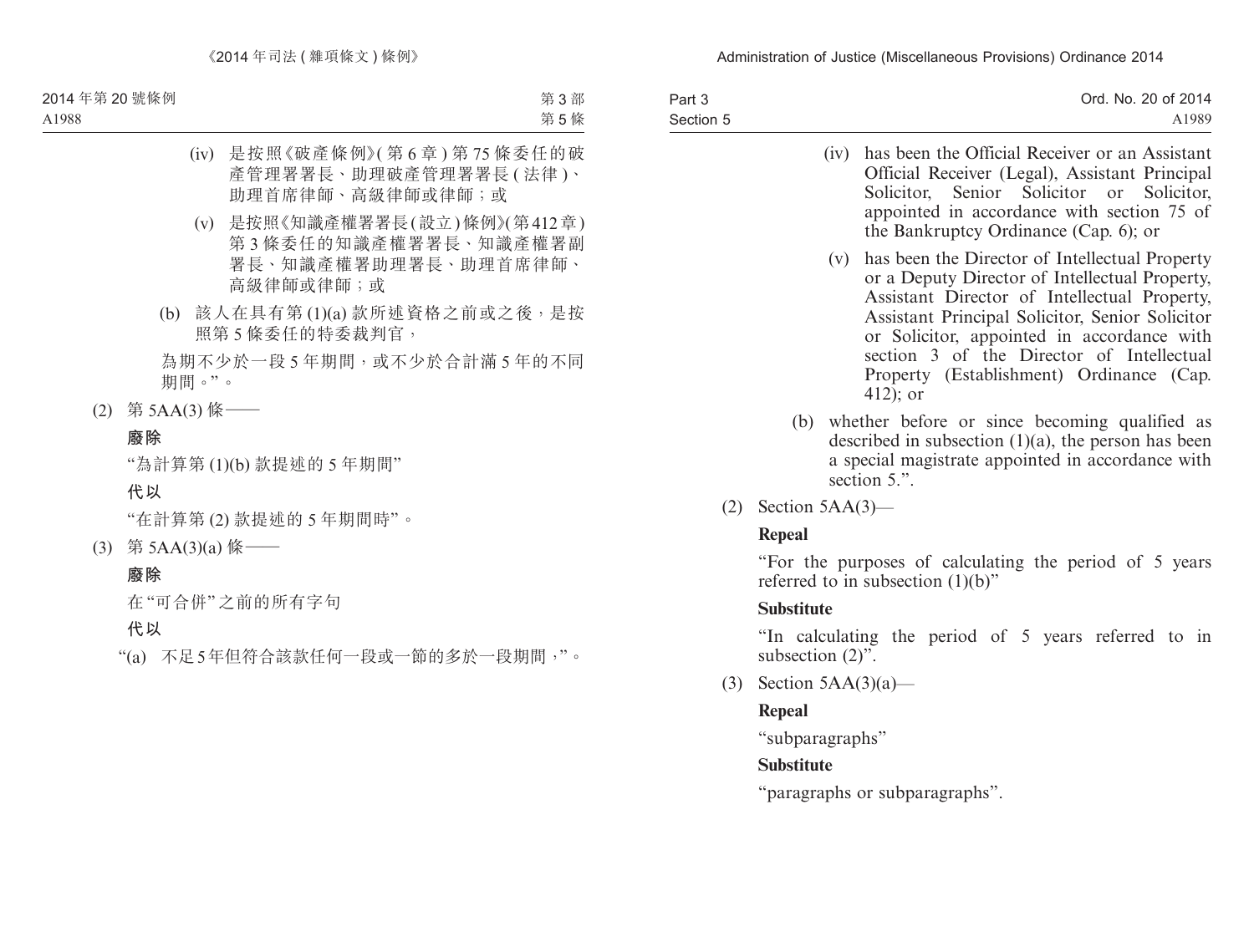| Part 3    | Ord. No. 20 of 2014 |
|-----------|---------------------|
| Section 5 | A1991               |
|           |                     |

# (4) Section 5AA(3)(b), before "periods"—

### **Add**

"for the purposes of paragraph (a) of that subsection,".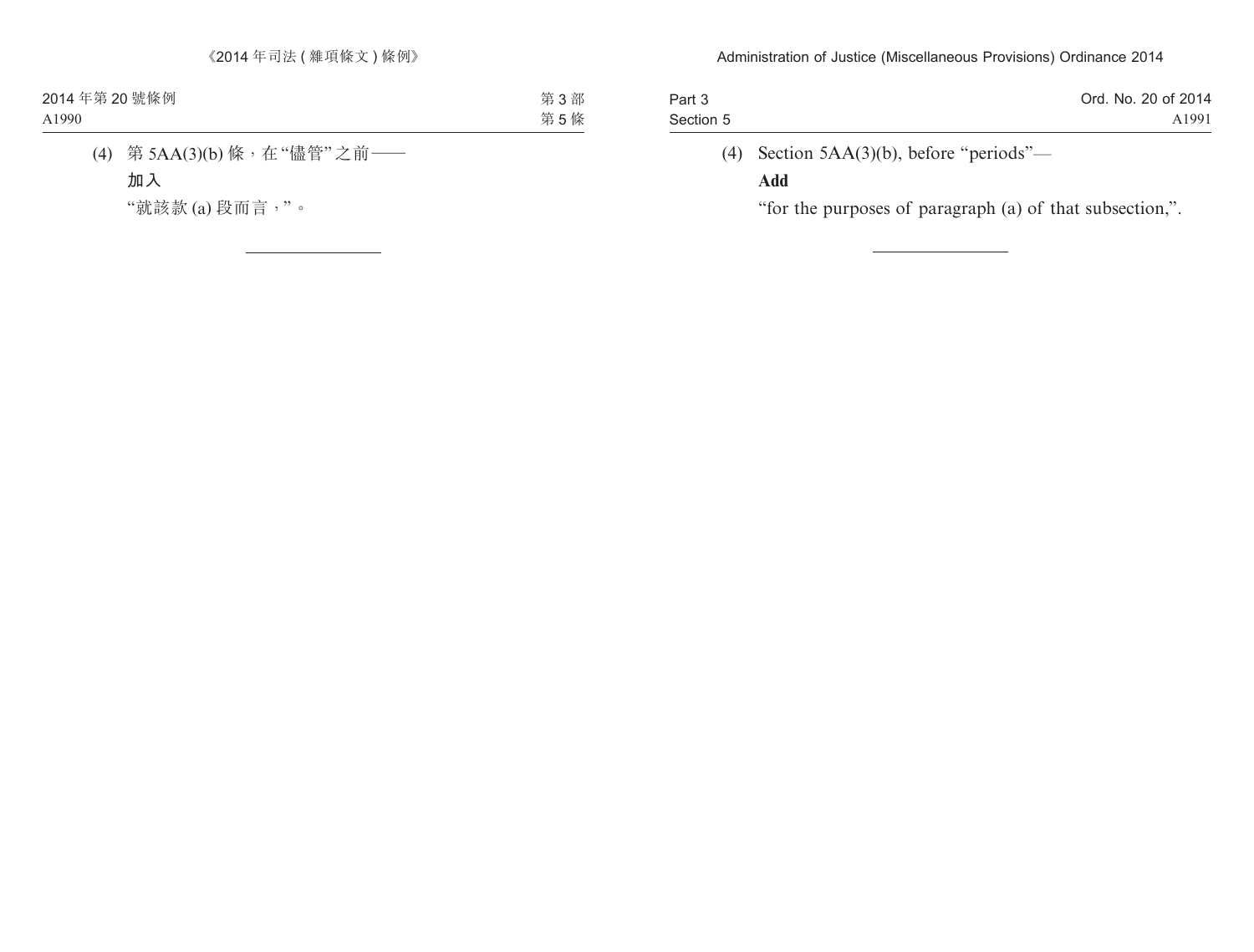| Part 4    | Ord. No. 20 of 2014 |
|-----------|---------------------|
| Section 6 | A1993               |

### **Part 4**

# **Amendment to District Court Ordinance (Cap. 336)**

#### **6. Section 80 amended (verdict)**

Section 80—

### **Repeal subsection (2)**

#### **Substitute**

- "(2) The reasons for the verdict must be delivered—
	- (a) together with the verdict; and
	- (b) either orally or in writing.
	- (3) The reasons for any sentence must be delivered—
		- (a) together with the sentence; and
		- (b) orally.
	- (4) Reasons delivered orally under subsection (2) or (3) must be reduced to writing within 21 days after the hearing or the trial.
	- (5) The reasons reduced to writing must be signed by the judge.
	- (6) For reasons delivered in writing under subsection (2) or reasons reduced to writing under subsection (4), the Court must—
		- (a) deliver a copy of the reasons to each of the parties;
		- (b) lodge a copy of the reasons in the High Court Library;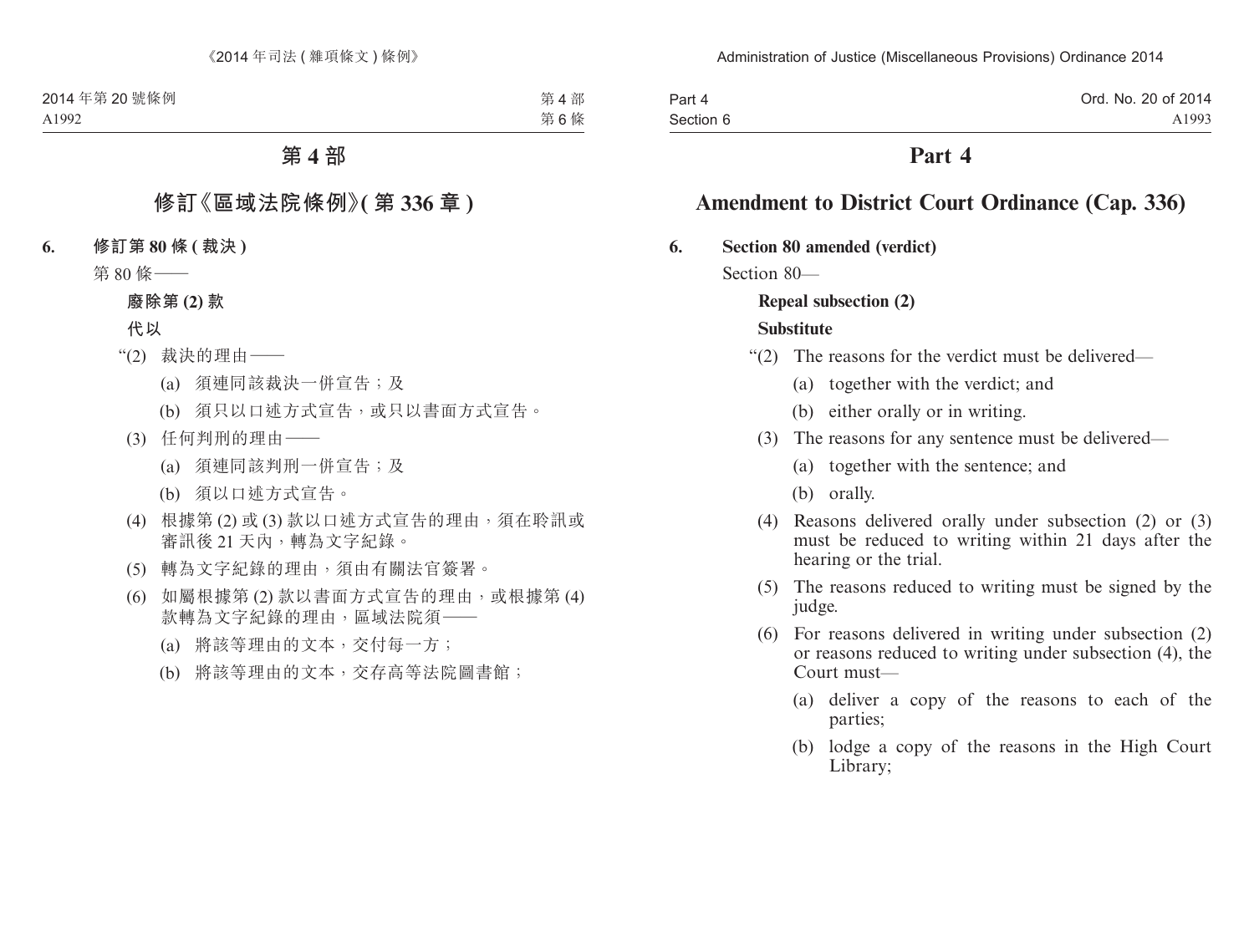| Part 4    | Ord. No. 20 of 2014 |
|-----------|---------------------|
| Section 6 | A1995               |
|           |                     |

- (c) make a copy of the reasons available for public inspection in the Registry of the Court; and
- (d) make a copy of the reasons available to the public through the Internet.".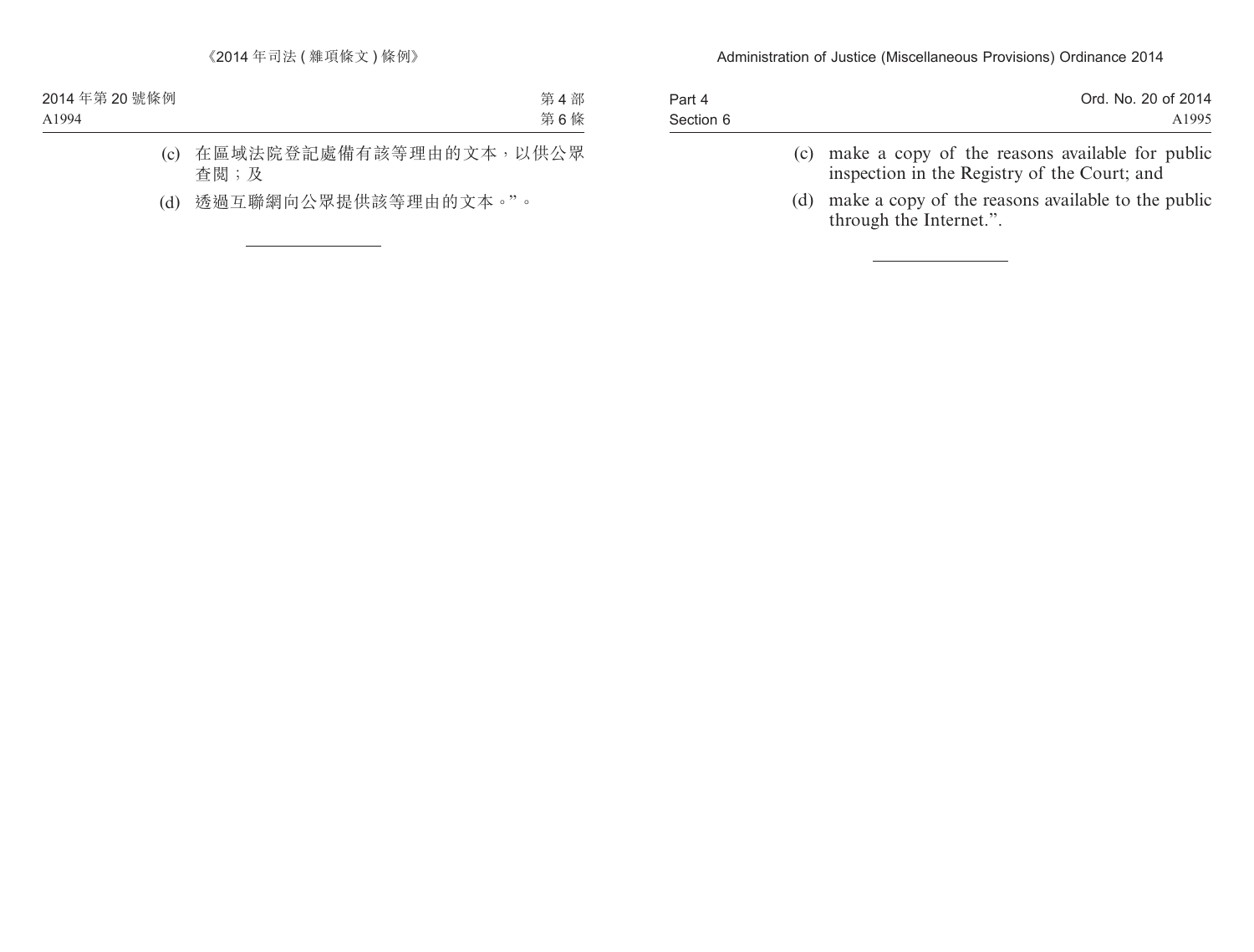| Part 5    | Ord. No. 20 of 2014 |
|-----------|---------------------|
| Section 7 | A1997               |

### **Part 5**

# **Amendments to Hong Kong Court of Final Appeal Ordinance (Cap. 484)**

#### **7. Application**

This Part applies in relation to a final judgment of the Court of Appeal if the date of the final judgment (whether pronounced orally or delivered in writing) falls on or after the commencement date of this Part.

### **8. Section 22 amended (civil appeals)**

(1) Section 22(1)—

**Repeal paragraph (a).**

(2) Section 22(1)(b)—

### **Repeal**

"any other judgment"

### **Substitute**

"any judgment".

(3) Section 22—

**Repeal subsection (2).**

**9. Section 23 amended (leave to appeal)**

Section 23—

**Repeal subsection (2).**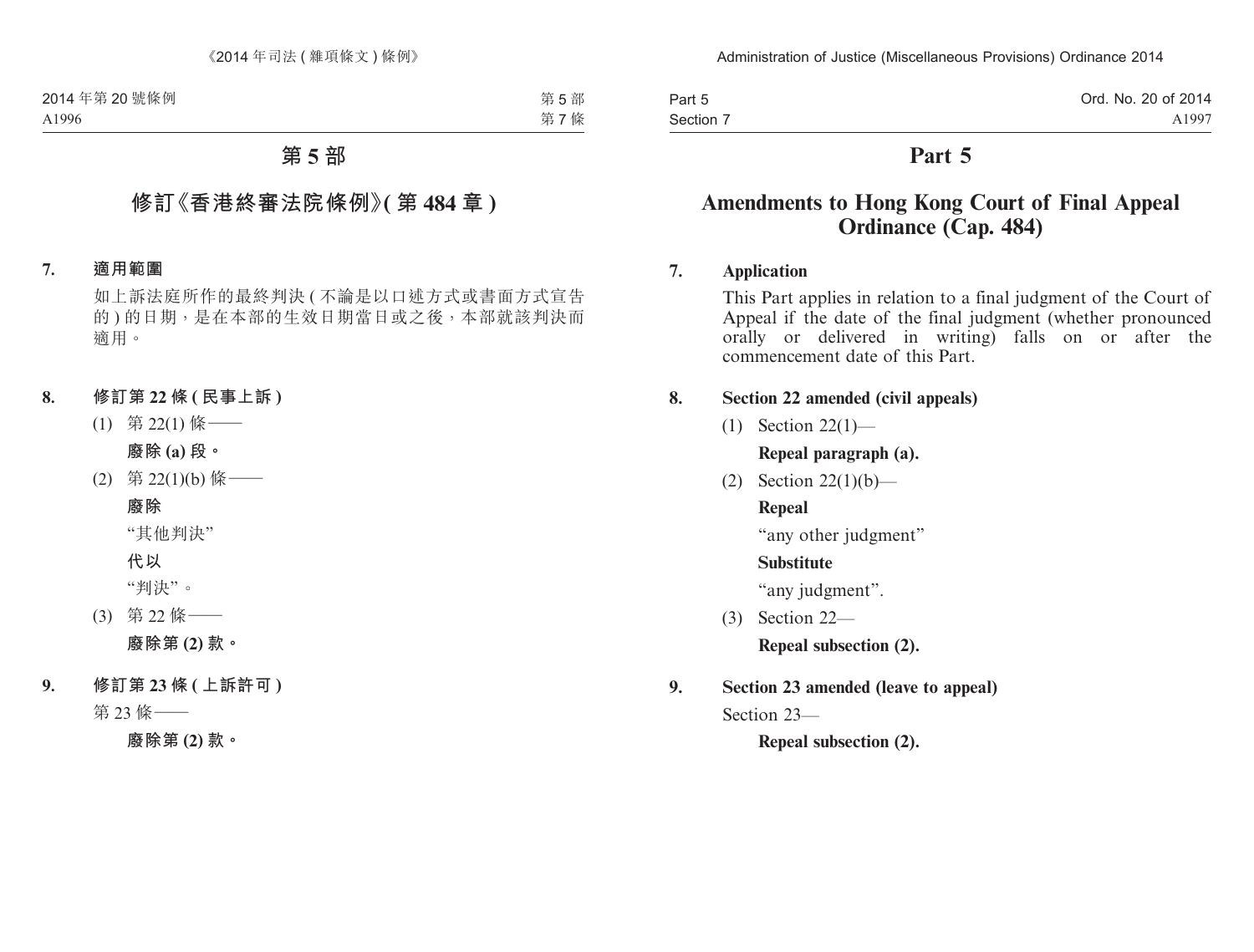| Part 5     | Ord. No. 20 of 2014 |
|------------|---------------------|
| Section 10 | A1999               |

# **10. Section 25 amended (grant of leave to appeal)**

Section  $25(1)$ —

### **Repeal**

"or is required".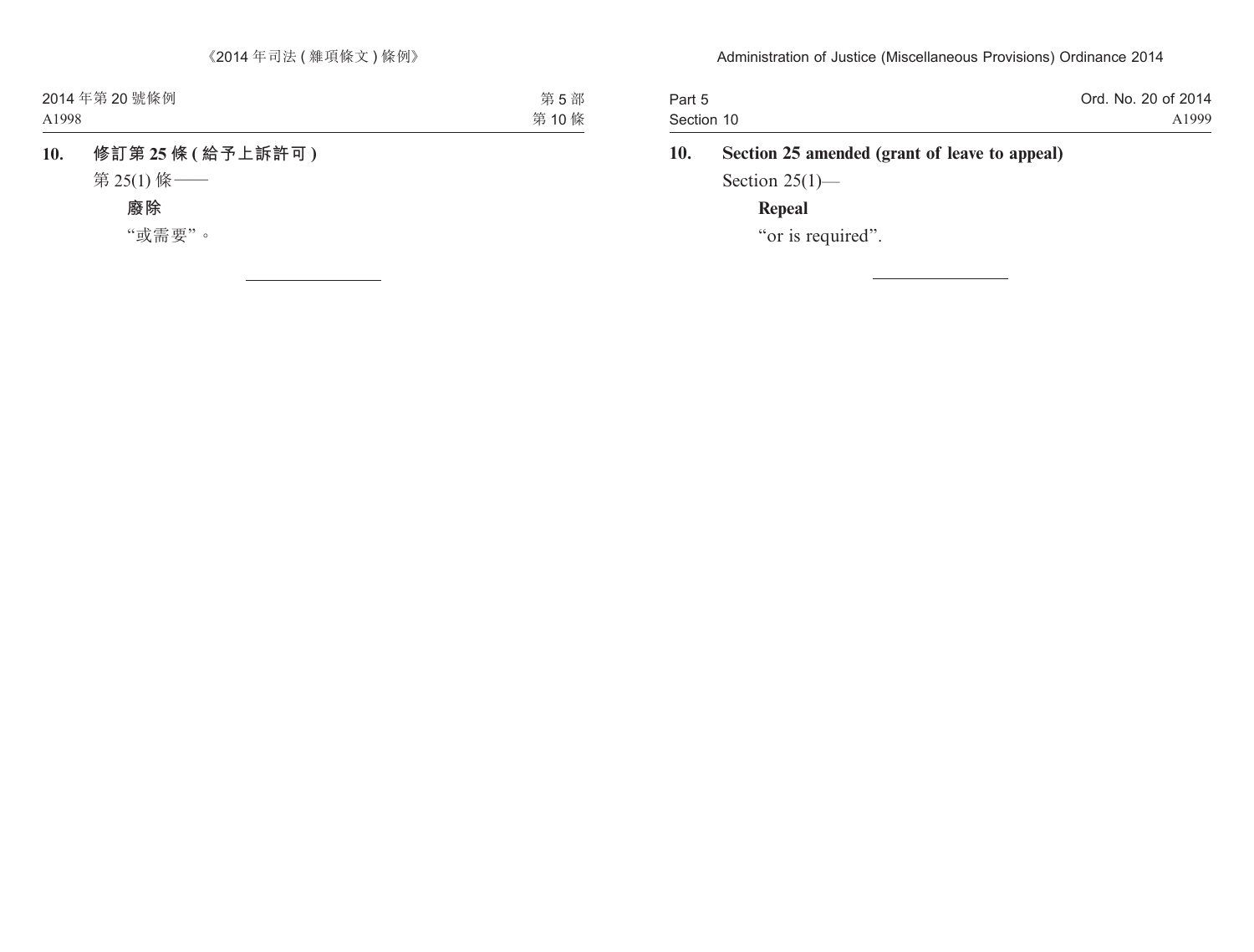| Part 6-Division 1 | Ord. No. 20 of 2014 |
|-------------------|---------------------|
| Section 11        | A2001               |

# **Part 6**

# **Amendments Relating to Jurisdiction and Powers of Labour Tribunal**

### **Division 1—Labour Tribunal Ordinance (Cap. 25)**

Section 12(c)—

**Repeal**

"money"

#### **Substitute**

"money (whether liquidated or unliquidated)".

### **12. Section 15 amended (conciliation certificate to be filed)**

Section 15(3)—

**Repeal** "sections 16 and 30"

#### **Substitute**

"section 16".

### **13. Section 30 substituted**

Section 30—

**Repeal the section Substitute**

**<sup>11.</sup> Section 12 amended (contents of claims)**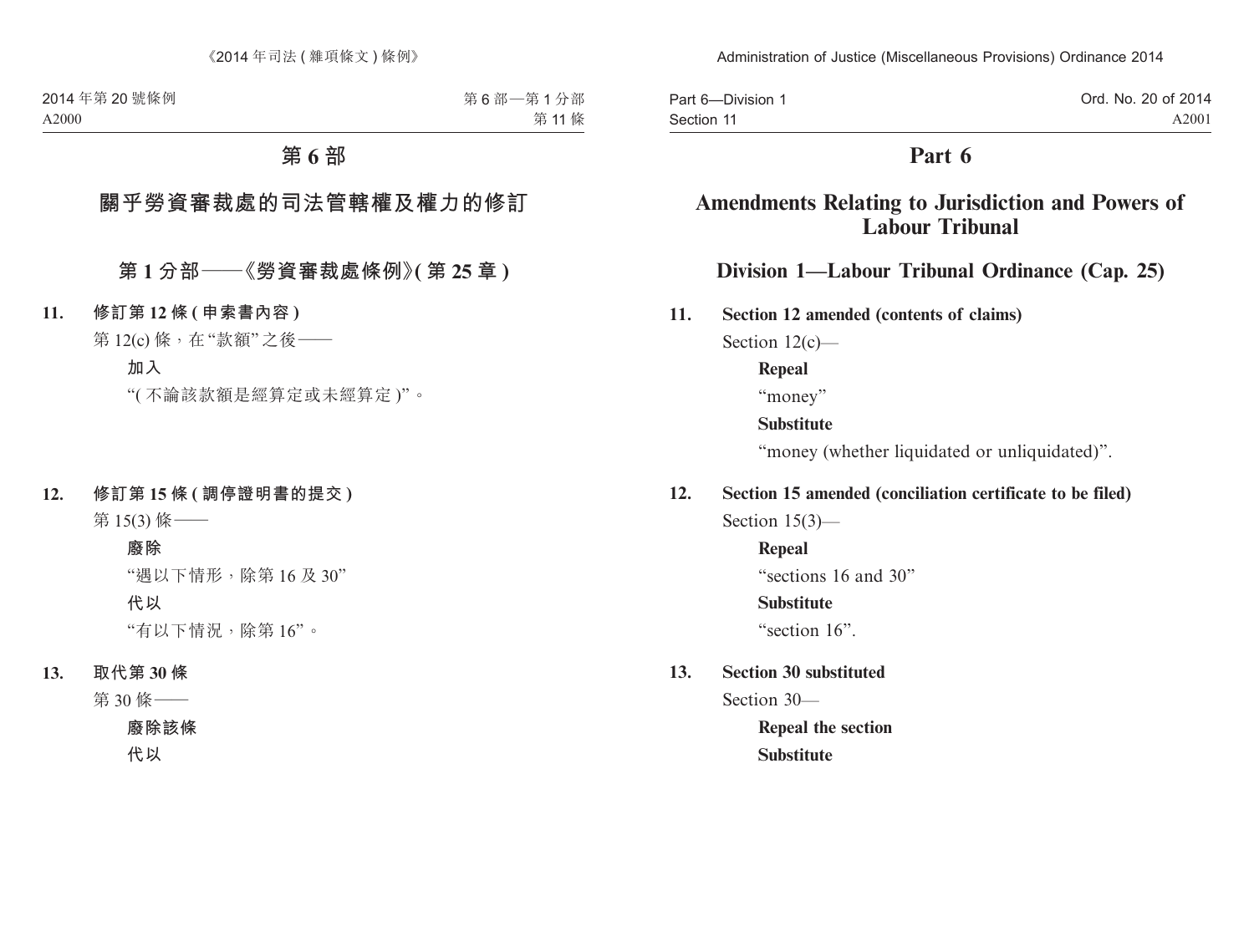| Part 6-Division 1 | Ord. No. 20 of 2014 |
|-------------------|---------------------|
| Section 13        | A2003               |

#### "**30. Security for awards and orders**

- (1) The tribunal may order a party to give security for the payment of an award or order that has been or may be made if the tribunal considers it just and expedient to do so.
- (2) The tribunal may make the order either of its own motion or on the application of a party.
- (3) The order may require security to be given—
	- (a) by payment into the tribunal a sum of money that the tribunal considers sufficient; or
	- (b) in any other form and manner that the tribunal considers appropriate.
- (4) Without limiting subsection (1), the tribunal may make an order under that subsection against a party if—
	- (a) the tribunal is satisfied that there is a real risk that the payment of an award or order that has been or may be made will be obstructed or delayed because—
		- (i) the party has disposed of, removed from Hong Kong or lost control of assets belonging to the party;
		- (ii) the party is about to dispose of, remove from Hong Kong or lose control of assets belonging to the party; or
		- (iii) there is a real risk of the party disposing of, removing from Hong Kong or losing control of assets belonging to the party;
	- (b) the tribunal is satisfied that—
		- (i) the party has conducted the proceedings in a manner that delays the determination of the case; or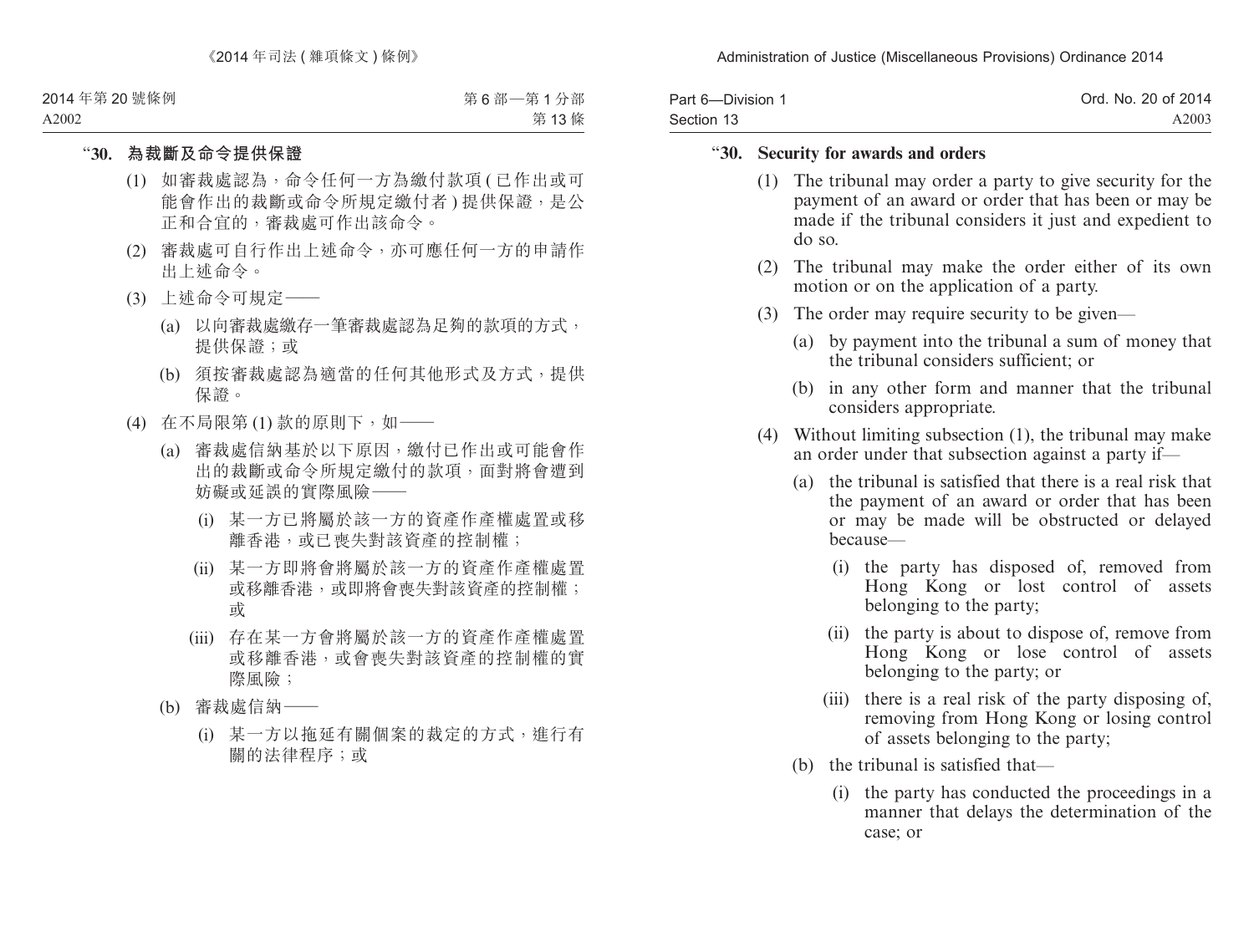| Part 6-Division 1<br>Section 14 | Ord. No. 20 of 2014<br>A2005                                                                                                                                                                                                                                                                                                                            |
|---------------------------------|---------------------------------------------------------------------------------------------------------------------------------------------------------------------------------------------------------------------------------------------------------------------------------------------------------------------------------------------------------|
|                                 | the party's conduct otherwise constitutes an<br>(i)<br>abuse of the process; or                                                                                                                                                                                                                                                                         |
|                                 | (c) the tribunal is satisfied that the party has, without<br>reasonable excuse, failed to comply with any<br>award, order or direction.                                                                                                                                                                                                                 |
| (5)                             | If a party fails to comply with an order under<br>subsection $(1)$ , the tribunal may—                                                                                                                                                                                                                                                                  |
|                                 | (a) dismiss the party's claim;                                                                                                                                                                                                                                                                                                                          |
|                                 | (b) stay the proceedings; or                                                                                                                                                                                                                                                                                                                            |
|                                 | (c) enter judgment on the claim against the party.                                                                                                                                                                                                                                                                                                      |
|                                 | (6) On a party's failure to comply with an order under<br>subsection (1), the tribunal may exercise the powers<br>referred to in subsection (5) without further hearing or<br>considering the party's case if the order expressly<br>indicates the tribunal's intention to do so on such non-<br>compliance without further hearing or consideration.". |
| 14.                             | Section 31 amended (review of awards and orders)                                                                                                                                                                                                                                                                                                        |
| Section 31-                     |                                                                                                                                                                                                                                                                                                                                                         |

#### **Repeal subsection (4)**

### **Substitute**

- "(4) After a party has applied for a review of an award or order, the presiding officer may order the applicant to give security for the payment of any award or order that has been or may be made if the presiding officer considers it just and expedient to do so.
- (4A) The presiding officer may make the order either of the presiding officer's own motion or on the application of a party.
- (4B) The order may require security to be given—
	- (a) by payment into the tribunal a sum of money that the presiding officer considers sufficient; or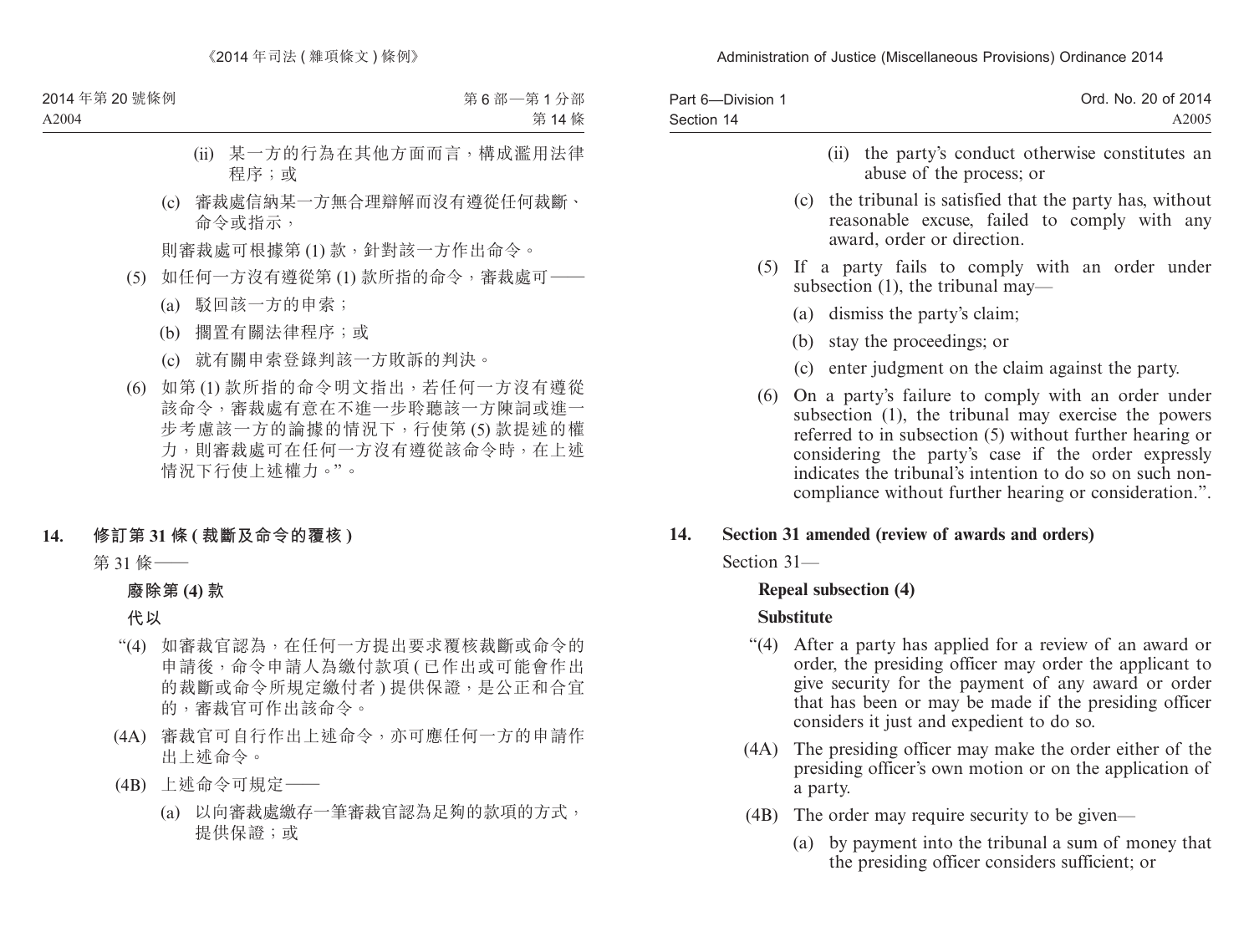| Part 6-Division 1 | Ord. No. 20 of 2014 |
|-------------------|---------------------|
| Section 15        | A2007               |

| (b) in any other form and manner that the presiding<br>officer considers appropriate.                                                                                                                                                                                                                                                                                               |  |  |
|-------------------------------------------------------------------------------------------------------------------------------------------------------------------------------------------------------------------------------------------------------------------------------------------------------------------------------------------------------------------------------------|--|--|
| (4C) Without limiting subsection (4), the presiding officer<br>may exercise the power under that subsection if the<br>presiding officer is satisfied that—                                                                                                                                                                                                                          |  |  |
| (a) the application for a review of an award or<br>$order-$                                                                                                                                                                                                                                                                                                                         |  |  |
| (i) is devoid of merit; or                                                                                                                                                                                                                                                                                                                                                          |  |  |
| (ii) is made to delay the process; or                                                                                                                                                                                                                                                                                                                                               |  |  |
| (b) assets that may be available to satisfy an award or<br>order may be disposed of to the prejudice of any<br>party.                                                                                                                                                                                                                                                               |  |  |
| (4D) If a party fails to comply with an order under<br>subsection (4), the presiding officer may dismiss the<br>application for review.                                                                                                                                                                                                                                             |  |  |
| (4E) On a party's failure to comply with an order under<br>subsection (4), the presiding officer may dismiss the<br>application for review under subsection (4D) without<br>further hearing or considering the party's case if the<br>order expressly indicates the presiding officer's<br>intention to do so on such non-compliance without<br>further hearing or consideration.". |  |  |

**15. Section 38 substituted**

Section 38—

**Repeal the section Substitute**

#### "**38. Awards and orders may be registered in District Court**

(1) A final award or order of the tribunal may be registered in the District Court in the prescribed manner.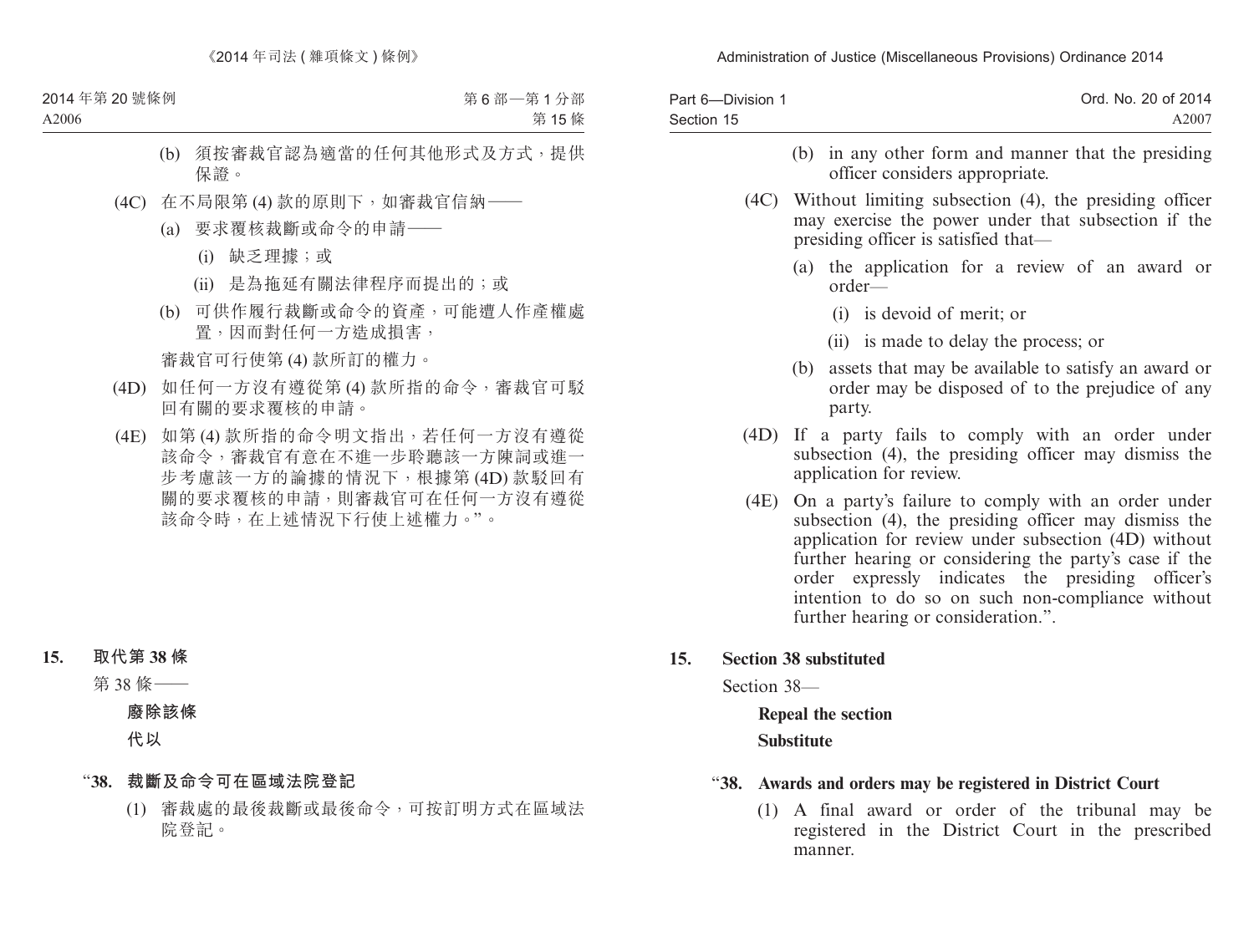| Part 6-Division 1 | Ord. No. 20 of 2014 |
|-------------------|---------------------|
| Section 16        | A2009               |

- (2) On registration, the final award or order—
	- (a) becomes for all purposes a judgment of the District Court made on the date on which the final award or order was made by the tribunal; and
	- (b) subject to section 40, may be enforced accordingly.
- (3) The final award or order may be enforced under subsection (2)(b) even though the award or order has been given for an amount that is beyond the jurisdiction of the District Court.".

#### **16. Section 48 added**

After section 47—

**Add**

#### "**48. Proceedings to which amendments made by Administration of Justice (Miscellaneous Provisions) Ordinance 2014 apply**

The amendments made to this Ordinance by the Administration of Justice (Miscellaneous Provisions) Ordinance 2014 (20 of 2014) apply in relation to all proceedings to which this Ordinance relates irrespective of when those proceedings were commenced.".

#### **17. Schedule amended**

(1) The Schedule, paragraph 1—

### **Repeal**

"money"

#### **Substitute**

"money, whether liquidated or unliquidated,".

(2) The Schedule, paragraph 3—

### **Repeal**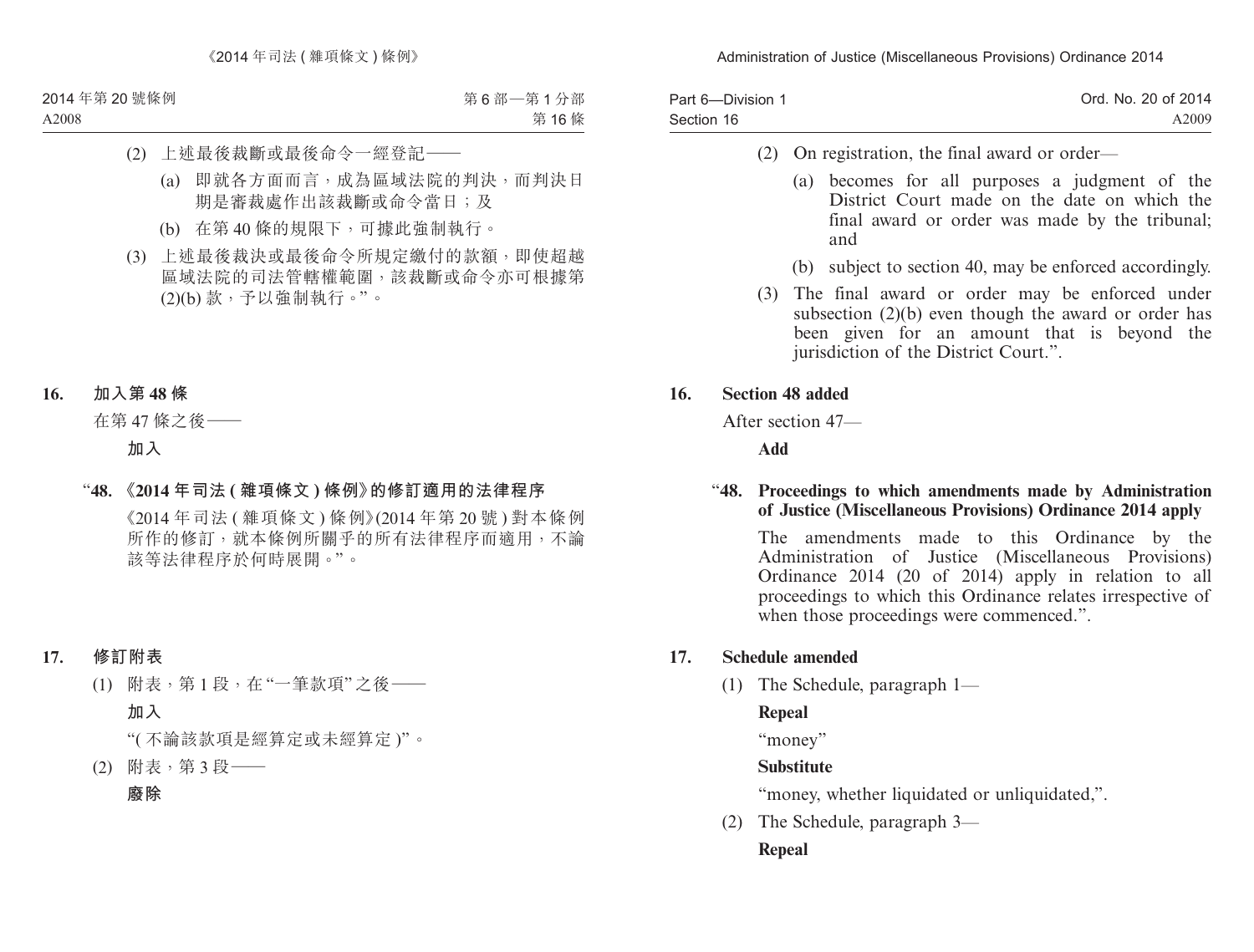| Part 6-Division 2 | Ord. No. 20 of 2014 |
|-------------------|---------------------|
| Section 18        | A2011               |

"money,"

#### **Substitute**

"money (whether liquidated or unliquidated),".

### **Division 2—Labour Tribunal (General) Rules (Cap. 25 sub. leg. A)**

**18. Rule 12 amended (registration of award or order in District Court)**

Rule 12(2)—

#### **Repeal**

"shall, on the production of a certificate of award or order, and a copy thereof to him within 12 months after the date of the award or order,"

#### **Substitute**

"must, on the production of a certificate of award or order and a copy of it to the registrar,".

### **Division 3—Labour Tribunal (Forms) Rules (Cap. 25 sub. leg. C)**

#### **19. Schedule amended**

(1) The Schedule, Form 1—

#### **Repeal**

"Claim No. of 19" **Substitute** "Claim No. of ".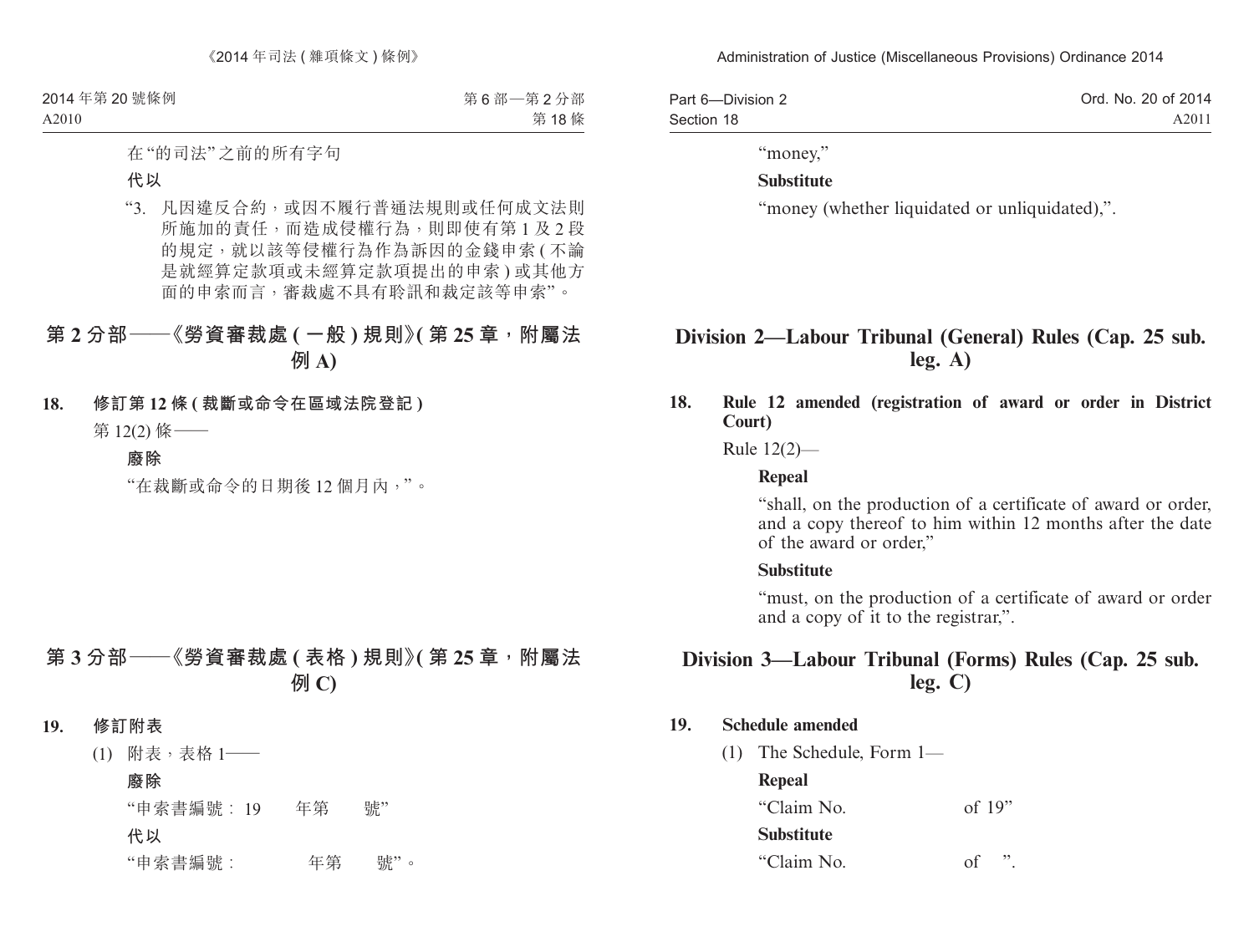| Part 6-Division 3<br>Section 19 | Ord. No. 20 of 2014<br>A2013                                            |
|---------------------------------|-------------------------------------------------------------------------|
| (2)                             | The Schedule, Forms 2, 3, 4, 5, 6, 7, 8, 9, 10, 11, 12, 13 and<br>$14-$ |
|                                 | Repeal                                                                  |
|                                 |                                                                         |
|                                 | <b>Substitute</b>                                                       |
|                                 |                                                                         |
| (3)                             | The Schedule, Form 15A-                                                 |
|                                 | Repeal                                                                  |
|                                 |                                                                         |
|                                 | <b>Substitute</b>                                                       |
|                                 |                                                                         |
| (4)                             | The Schedule, Form 15A-                                                 |
|                                 | Repeal                                                                  |
|                                 |                                                                         |
|                                 | <b>Substitute</b>                                                       |
|                                 |                                                                         |
| (5)                             | The Schedule, Form 16-                                                  |
|                                 | Repeal                                                                  |
|                                 |                                                                         |
|                                 | <b>Substitute</b>                                                       |
|                                 |                                                                         |
| (6)                             | The Schedule, Form 17-                                                  |
|                                 | Repeal                                                                  |
|                                 | "day of  19" (wherever appearing)                                       |
|                                 | <b>Substitute</b>                                                       |
|                                 |                                                                         |
| (7)                             | The Schedule, Form 17-                                                  |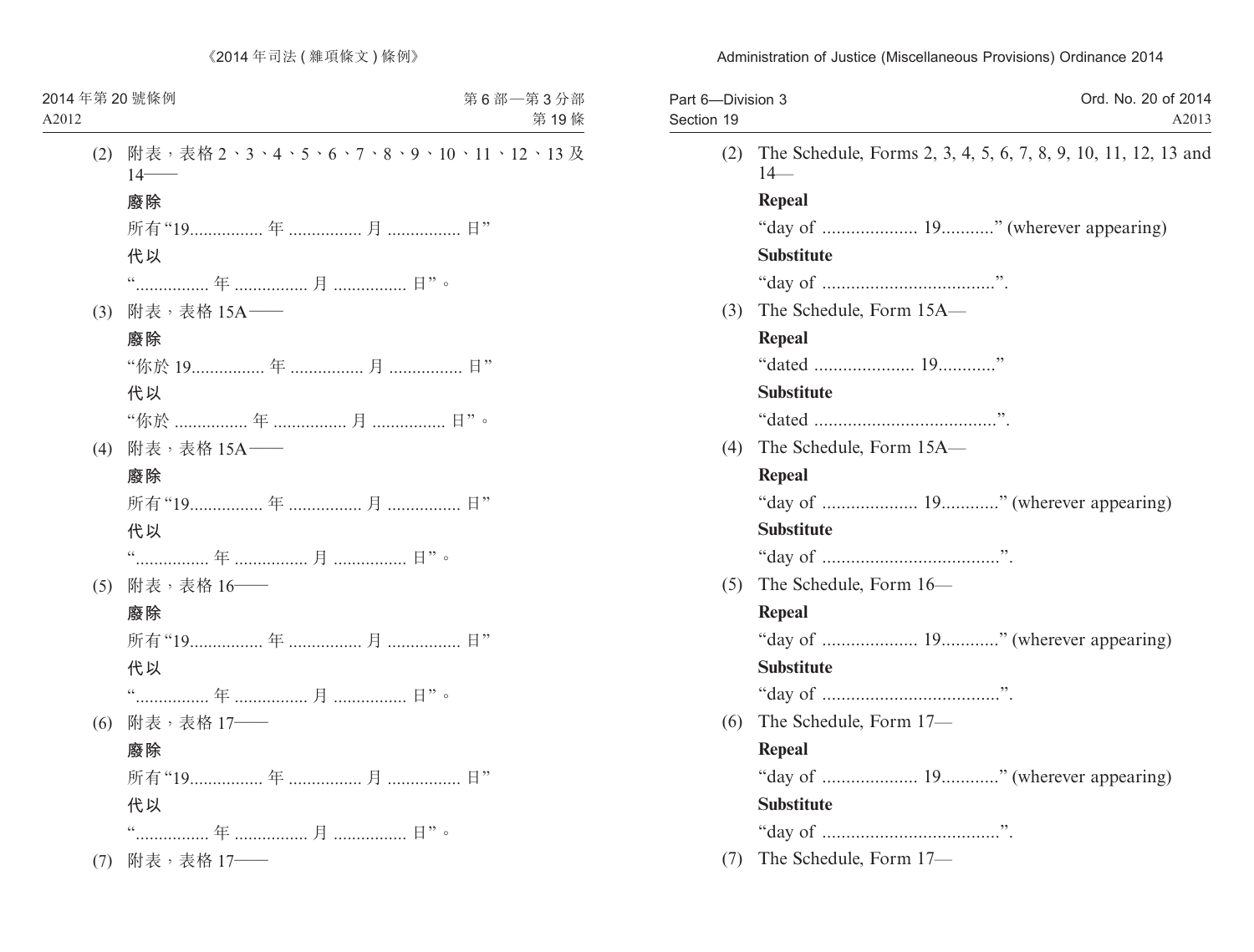| Part 6-Division 4 |                                    | Ord. No. 20 of 2014 |
|-------------------|------------------------------------|---------------------|
| Section 20        |                                    | A2015               |
|                   | Repeal                             |                     |
|                   | "(c) Dated"                        |                     |
|                   | <b>Substitute</b>                  |                     |
|                   | "Dated".                           |                     |
| (8)               | The Schedule, Form 17-             |                     |
|                   | Repeal Note (c).                   |                     |
| (9)               | The Schedule, Forms 18, 19 and 20— |                     |
|                   | Repeal                             |                     |
|                   | "day of  19" (wherever appearing)  |                     |
|                   | <b>Substitute</b>                  |                     |
|                   |                                    |                     |
|                   |                                    |                     |

# **Division 4—Labour Tribunal (Suitors' Funds) Rules (Cap. 25 sub. leg. D)**

**20. Rule 4 amended (registrar to give receipt)**

Rule  $4(2)(b)$ — **Repeal**

| "day of           | 19" |
|-------------------|-----|
| <b>Substitute</b> |     |
| "day of           | ,,  |

#### **21. Schedule amended**

(1) The Schedule, Form 1—

**Repeal**

"No. of 19"

**Substitute**

"No. of ".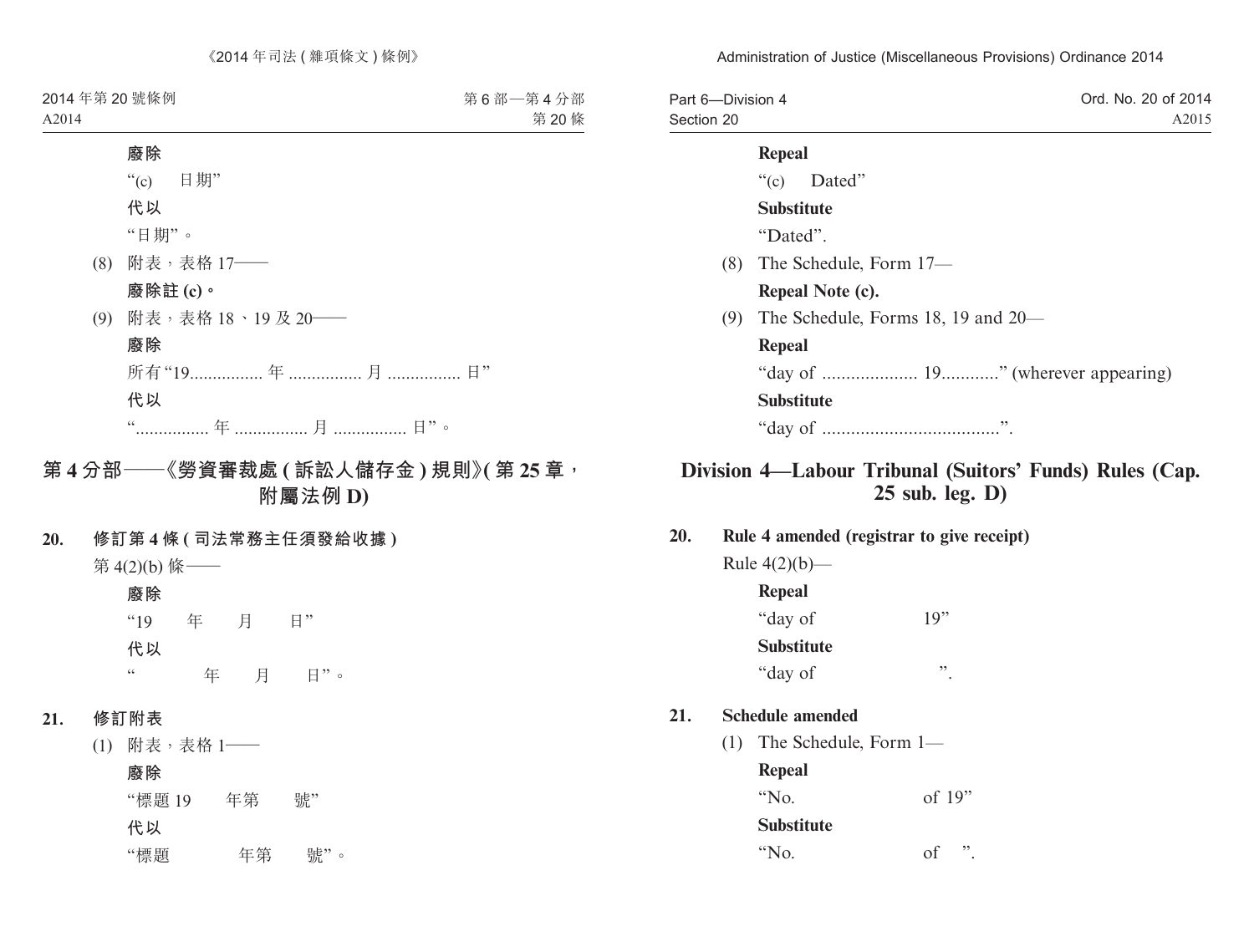| Part 6-Division 4<br>Section 21 |                       |                              | Ord. No. 20 of 2014<br>A2017 |
|---------------------------------|-----------------------|------------------------------|------------------------------|
| (2)                             | The Schedule, Form 1- |                              |                              |
|                                 | <b>Repeal</b>         |                              |                              |
|                                 | "day of               | 19"                          |                              |
|                                 | <b>Substitute</b>     |                              |                              |
|                                 | "day of               | $\ddot{\phantom{0}}$ .       |                              |
| (3)                             | The Schedule, Form 2- |                              |                              |
|                                 | <b>Repeal</b>         |                              |                              |
|                                 | "No.                  | of 19"                       |                              |
|                                 | <b>Substitute</b>     |                              |                              |
|                                 | "No.                  | $\ddot{\phantom{0}}$ :<br>of |                              |
| (4)                             | The Schedule, Form 2- |                              |                              |
|                                 | Repeal                |                              |                              |
|                                 | "dated the            | 19"                          |                              |
|                                 | <b>Substitute</b>     |                              |                              |
|                                 | "dated the            | ,,                           |                              |
| (5)                             | The Schedule, Form 2- |                              |                              |
|                                 | Repeal                |                              |                              |
|                                 | "day of               | 19"                          |                              |
|                                 | <b>Substitute</b>     |                              |                              |
|                                 | "day of               | ,,                           |                              |
|                                 |                       |                              |                              |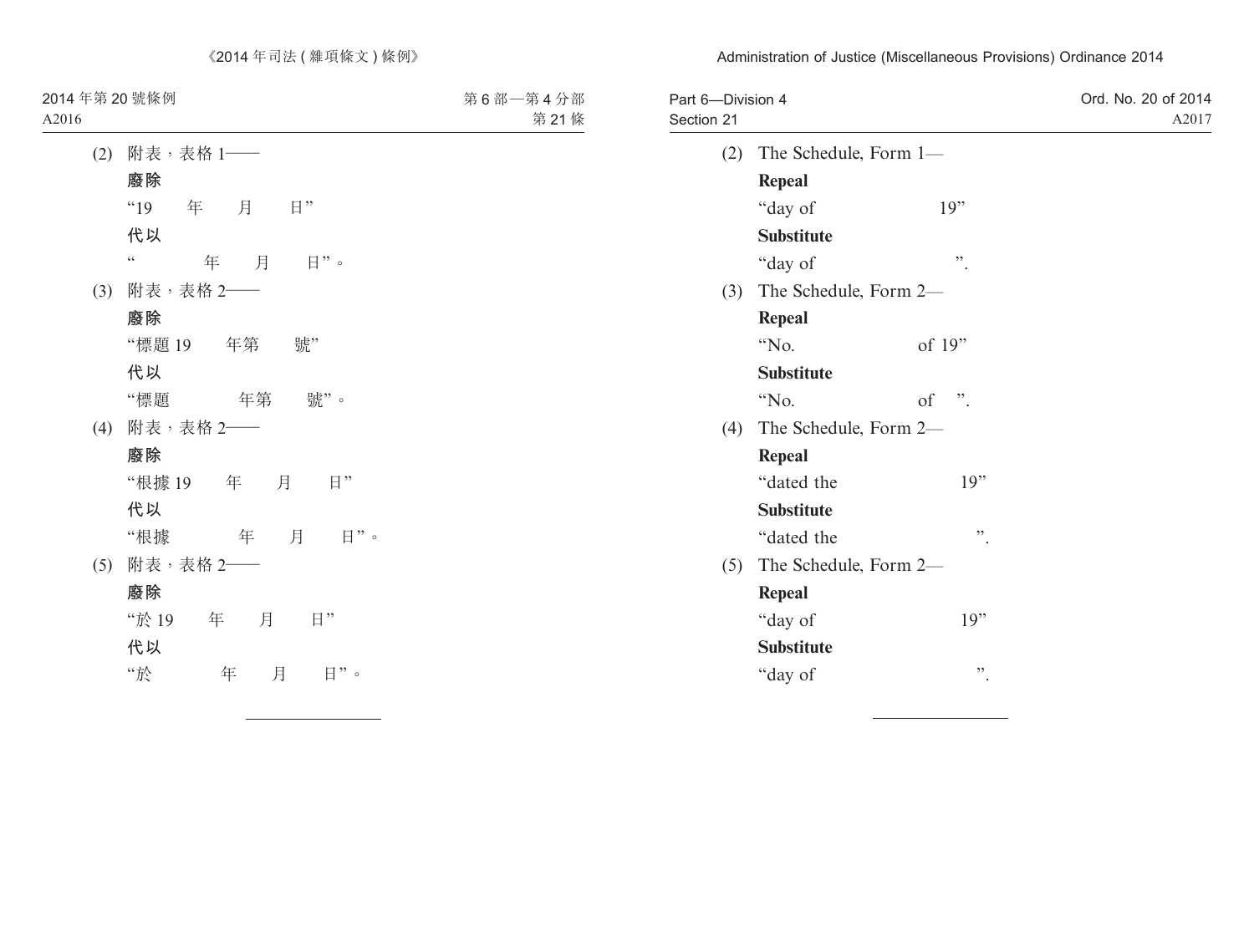Part 7—Division 1 Section 22 Ord. No. 20 of 2014 A2019

# **Part 7**

### **Amendments Relating to Suitors' Funds**

### **Division 1—High Court Ordinance (Cap. 4)**

**22. Section 20A amended (property which may be charged)**

Section 20A(4), Chinese text, definition of **證券**—

**Repeal** "保證物" **Substitute**

#### "證券".

#### **23. Section 57 amended (rules concerning deposit, etc. of moneys, etc. in High Court)**

(1) Section 57, heading—

**Repeal**

"**Rules concerning deposit, etc. of moneys, etc. in High Court**"

**Substitute**

"**Suitors' Funds Rules**".

(2) Section  $57(1)(a)$ , (b) and (d), Chinese text—

#### **Repeal**

"保證物"

#### **Substitute**

"證券".

(3) Section  $57(2)$ (e), Chinese text—

### **Repeal**

"保證物"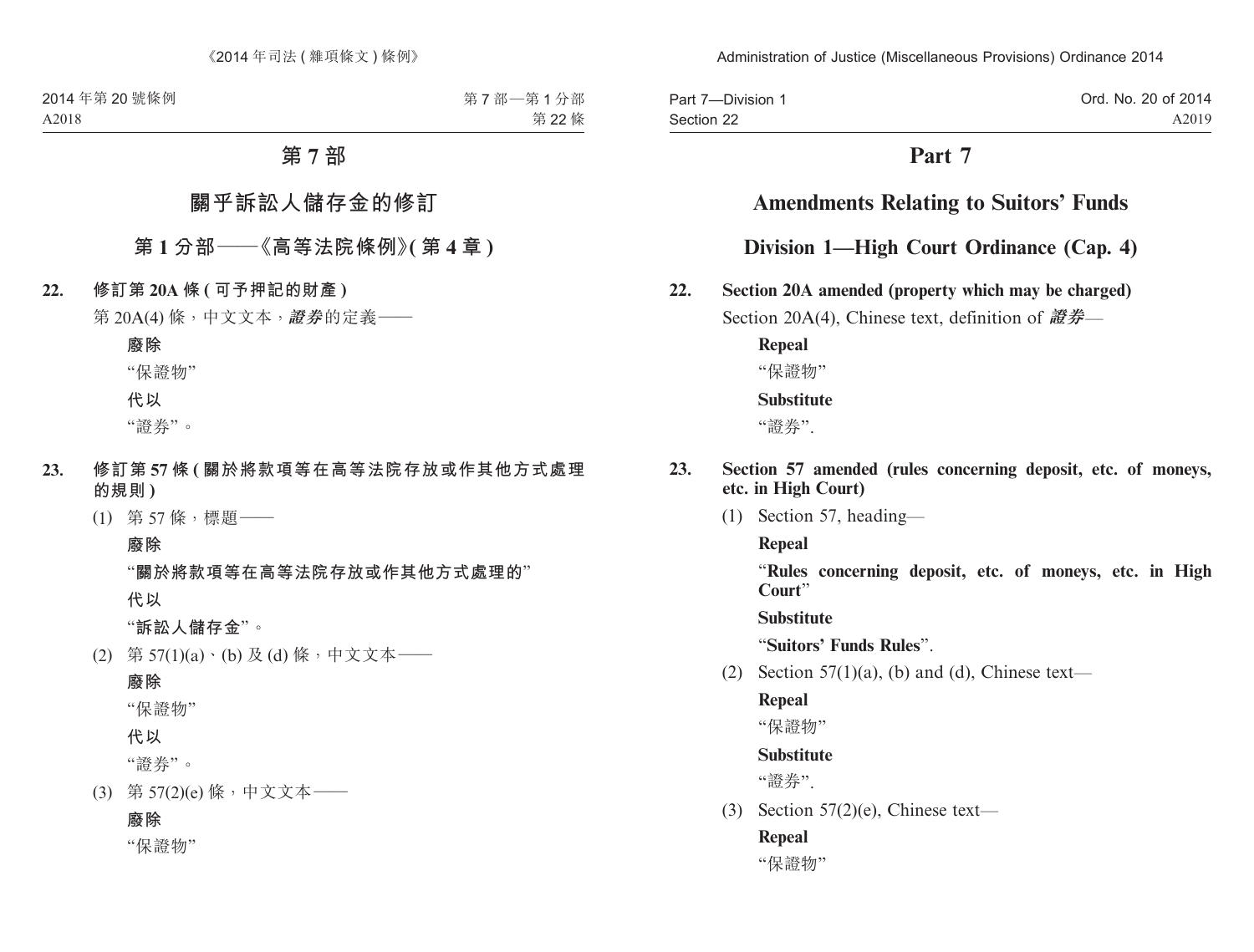| Part 7-Division 2 | Ord. No. 20 of 2014 |
|-------------------|---------------------|
| Section 24        | A2021               |

#### **Substitute**

"證券".

(4) Section 57(2)(f)—

#### **Repeal**

everything after "disposing of money"

#### **Substitute**

"remaining unclaimed in court.".

(5) Section 57—

# **Repeal subsection (3)**

#### **Substitute**

"(3) In this section—

*securities* (證券) includes shares;

*suitors* (訴訟人) includes any party to arbitral proceedings who makes payment of money into the Court of First Instance in accordance with rules of court."

### **Division 2—Lands Tribunal Ordinance (Cap. 17)**

#### **24. Section 10AA added**

After section 10—

**Add**

#### "**10AA. Suitors' Funds Rules**

- (1) The Chief Justice may, after consulting the President, make rules for regulating the following matters—
	- (a) the deposit, payment, delivery, and transfer in, into, and out of the Tribunal of money, securities and movable property of suitors;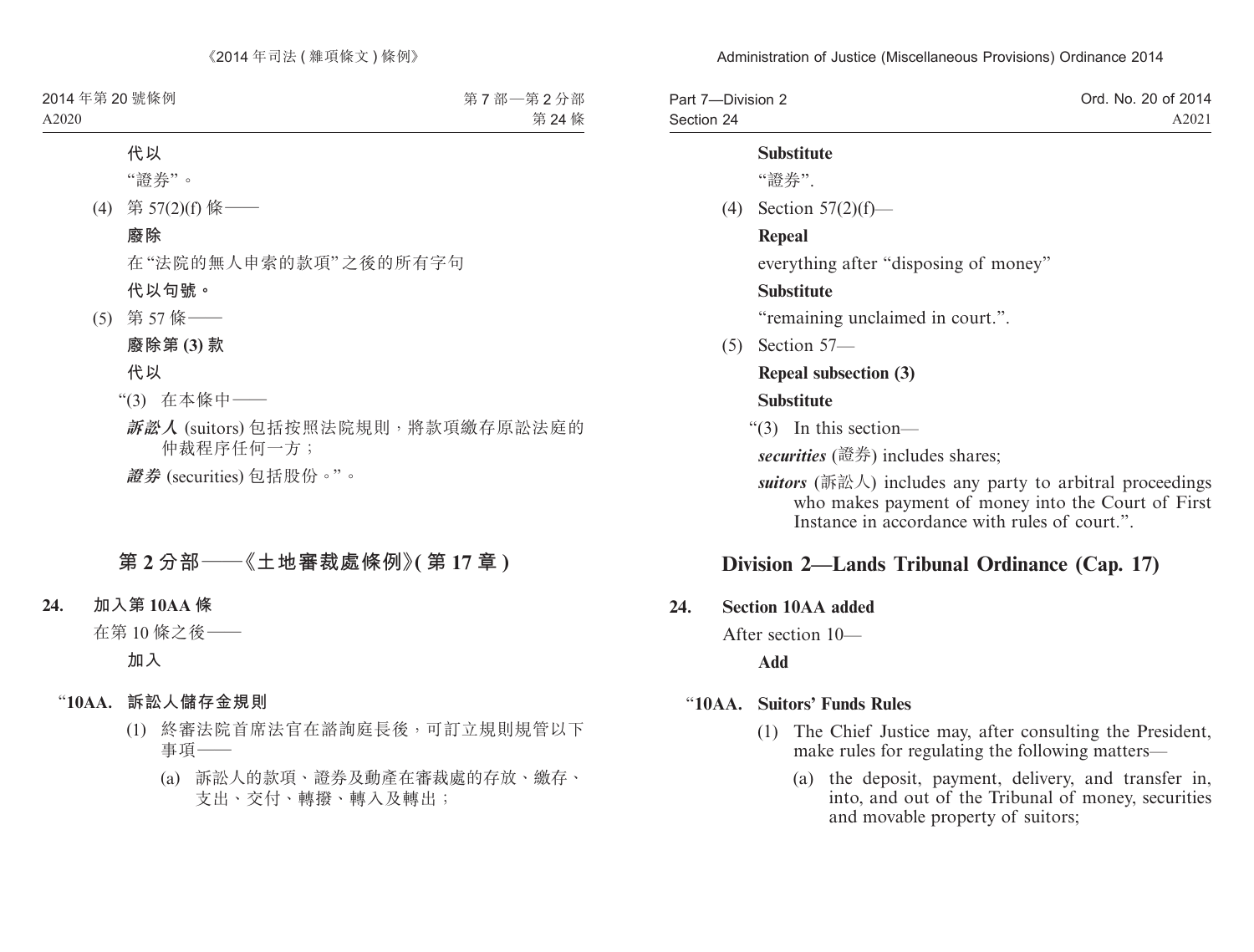| Part 7-Division 2 | Ord. No. 20 of 2014 |
|-------------------|---------------------|
| Section 24        | A2023               |

|     | (b) the evidence of such deposit, payment, delivery,<br>or transfer, and the investment of and other<br>dealings with money, securities and movable<br>property in the Tribunal; |
|-----|----------------------------------------------------------------------------------------------------------------------------------------------------------------------------------|
| (c) | the execution of the orders of the Tribunal; and                                                                                                                                 |
| (d) | the powers and duties of the registrar with<br>reference to such money, securities and movable<br>property.                                                                      |
|     | (2) Without limiting subsection (1), rules made under that<br>subsection may provide for-                                                                                        |
|     | (a) regulating the placing on and withdrawal from<br>deposit of money in the Tribunal, and the<br>payment or crediting of interest on money placed<br>on deposit;                |
| (b) | determining the smallest amount of money on<br>deposit on which interest is to be credited to an<br>account to which money placed on deposit<br>belongs;                         |
| (c) | determining the time at which money placed on<br>deposit is to begin and to cease to bear interest<br>and the mode of computing such interest;                                   |
| (d) | determining the cases in which money placed on<br>deposit is to begin and to cease to bear interest<br>and the mode of computing such interest;                                  |
| (e) | determining the cases in which interest on money<br>placed on deposit is and the dividends on any                                                                                |

- placed on deposit is, and the dividends on any securities standing in the name of the registrar are, to be placed on deposit; and
- (f) disposing of money remaining unclaimed in the Tribunal.
- (3) In this section—

*securities* (證券) includes shares.".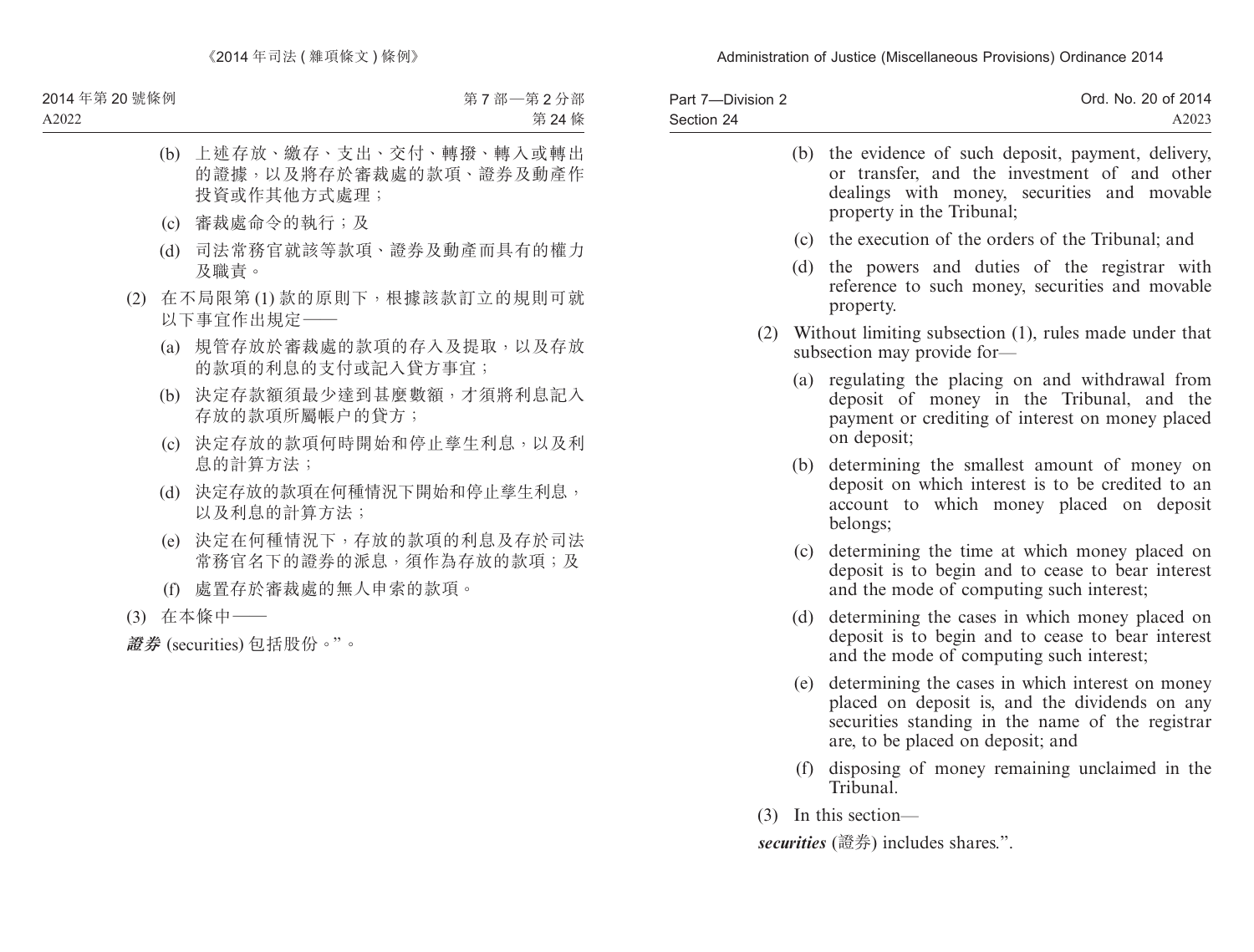| Part 7-Division 3 | Ord. No. 20 of 2014 |
|-------------------|---------------------|
| Section 25        | A2025               |

### **Division 3—Labour Tribunal Ordinance (Cap. 25)**

#### **25. Section 45 amended (Chief Justice may make rules)**

(1) Section 45—

#### **Renumber the section as section 45(1).**

(2) After section  $45(1)$ —

#### **Add**

- "(2) Without limiting subsection (1), the Chief Justice may make rules for regulating the following matters—
	- (a) the deposit, payment, delivery, and transfer in, into, and out of the tribunal of money and movable property of suitors;
	- (b) the evidence of such deposit, payment, delivery, or transfer, and the investment of and other dealings with money and movable property in the tribunal; and
	- (c) the powers and duties of the registrar with reference to such money and movable property.
	- (3) Without limiting subsection (2), rules made under that subsection may provide for—
		- (a) regulating the placing on and withdrawal from deposit of money in the tribunal, and the payment or crediting of interest on money placed on deposit;
		- (b) determining the smallest amount of money on deposit on which interest is to be credited to an account to which money placed on deposit belongs;
		- (c) determining the time at which money placed on deposit is to begin and to cease to bear interest and the mode of computing such interest;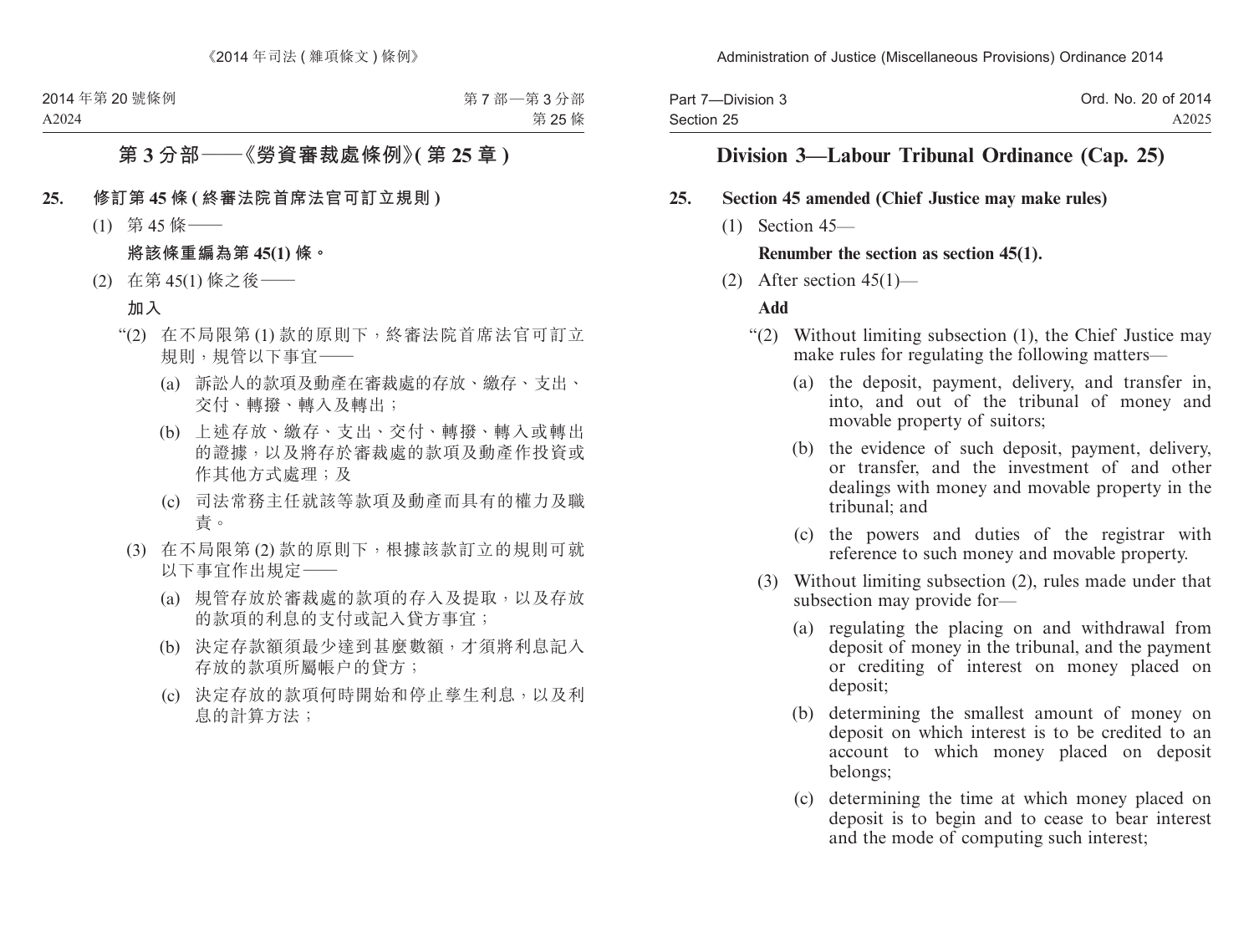| Part 7-Division 4 | Ord. No. 20 of 2014 |
|-------------------|---------------------|
| Section 26        | A2027               |

|     |     |                   | (d) determining the cases in which money placed on<br>deposit is to begin and to cease to bear interest<br>and the mode of computing such interest; |
|-----|-----|-------------------|-----------------------------------------------------------------------------------------------------------------------------------------------------|
|     |     | (e)               | determining the cases in which interest on money<br>placed on deposit is to be placed on deposit; and                                               |
|     |     | (f)               | disposing of money remaining unclaimed in the<br>tribunal.".                                                                                        |
|     |     |                   | Division 4—District Court Ordinance (Cap. 336)                                                                                                      |
| 26. |     |                   | Section 52AA amended (property which may be charged)                                                                                                |
|     |     |                   | Section 52AA(4), Chinese text, definition of 證券—                                                                                                    |
|     |     | Repeal            |                                                                                                                                                     |
|     |     |                   | "保證物" (wherever appearing)                                                                                                                          |
|     |     | <b>Substitute</b> |                                                                                                                                                     |
|     |     | "證券".             |                                                                                                                                                     |
| 27. |     |                   | <b>Section 73 amended (Suitors' Funds Rules)</b>                                                                                                    |
|     | (1) |                   | Section 73(1)(a), (b) and (d), Chinese text—                                                                                                        |
|     |     | Repeal            |                                                                                                                                                     |
|     |     | "保證物"             |                                                                                                                                                     |
|     |     | <b>Substitute</b> |                                                                                                                                                     |
|     |     | "證券".             |                                                                                                                                                     |
|     | (2) |                   | Section $73(2)(e)$ , Chinese text-                                                                                                                  |
|     |     | Repeal<br>"保證物"   |                                                                                                                                                     |

**Substitute**

"證券".

(3) Section 73(2)(f)—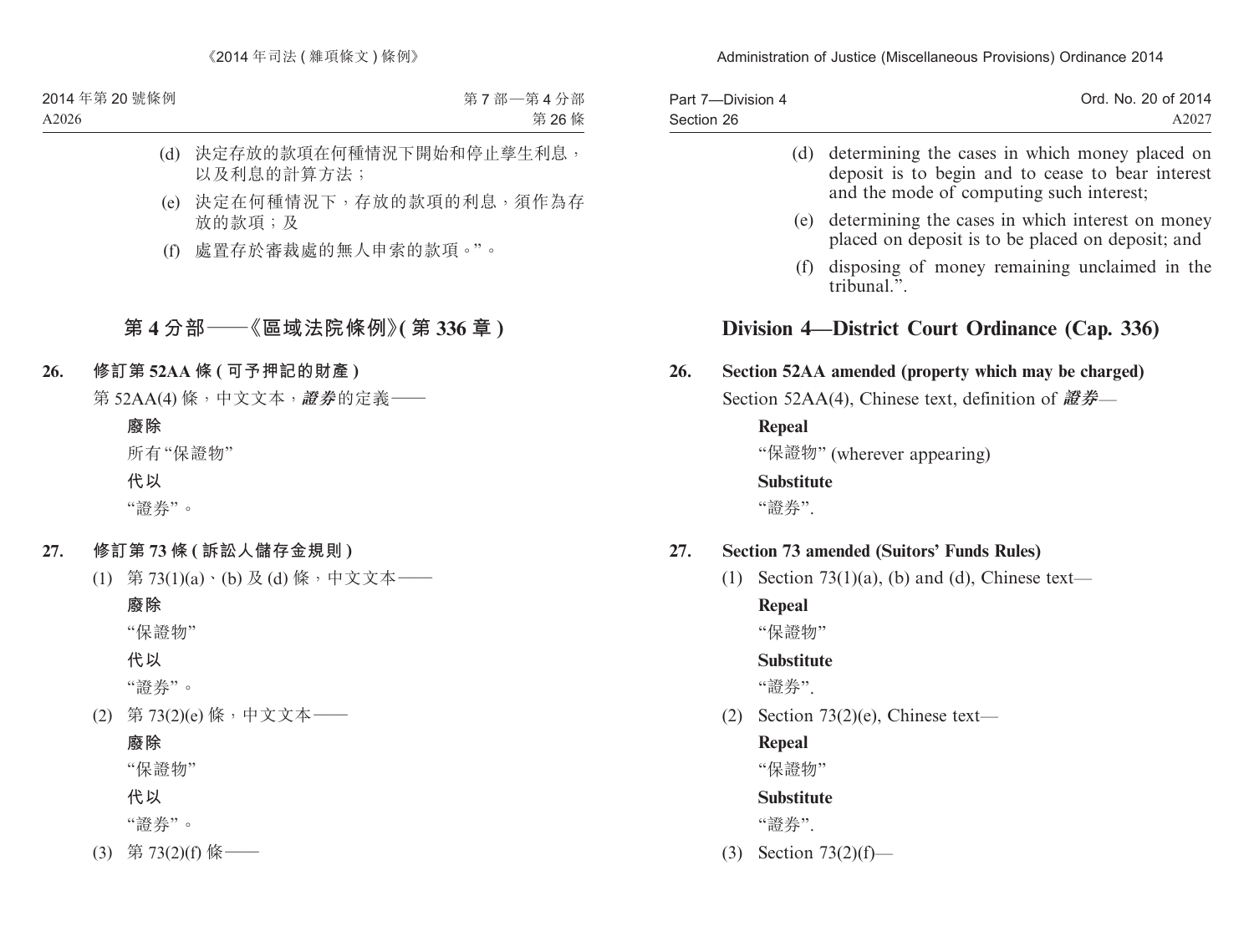| Part 7-Division 5 | Ord. No. 20 of 2014 |
|-------------------|---------------------|
| Section 28        | A2029               |

#### **Repeal**

everything after "disposing of money"

#### **Substitute**

"remaining unclaimed in court.".

(4) After section 73(2)—

**Add**

"(3) In this section—

*securities* (證券) includes shares.".

### **Division 5—Small Claims Tribunal Ordinance (Cap. 338)**

### **28. Section 36 amended (Chief Justice may make rules)**

(1) Section 36—

#### **Renumber the section as section 36(1).**

(2) After section  $36(1)$ —

#### **Add**

- "(2) Without limiting subsection (1), the Chief Justice may make rules for regulating the following matters—
	- (a) the deposit, payment, delivery, and transfer in, into, and out of the tribunal of money of suitors;
	- (b) the evidence of such deposit, payment, delivery, or transfer, and the investment of and other dealings with money in the tribunal; and
	- (c) the powers and duties of the registrar with reference to such money.
	- (3) Without limiting subsection (2), rules made under that subsection may provide for—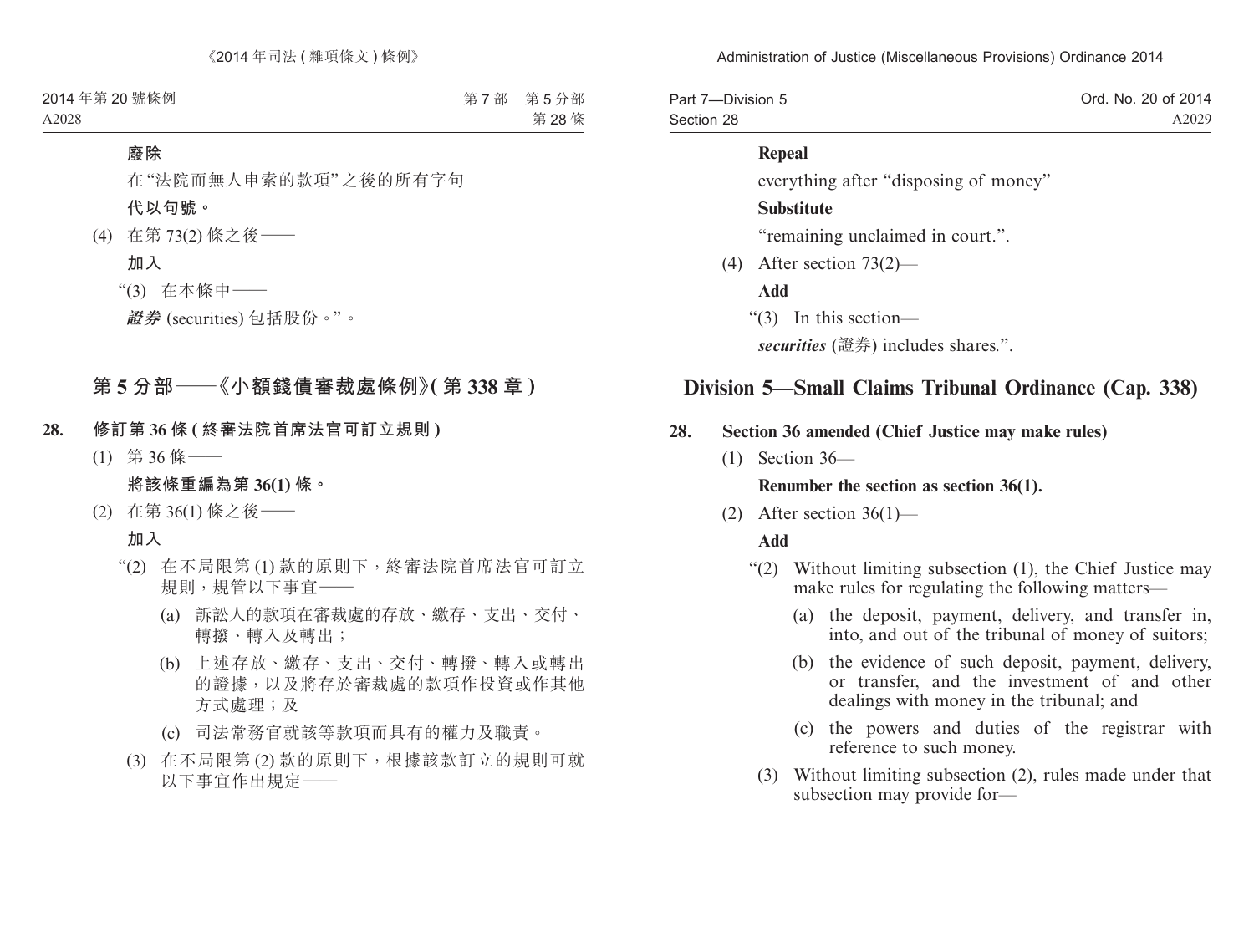| Part 7-Division 6 | Ord. No. 20 of 2014 |
|-------------------|---------------------|
| Section 29        | A2031               |

|     | (a) regulating the placing on and withdrawal from<br>deposit of money in the tribunal, and the payment<br>or crediting of interest on money placed on<br>deposit; |
|-----|-------------------------------------------------------------------------------------------------------------------------------------------------------------------|
|     | (b) determining the smallest amount of money on<br>deposit on which interest is to be credited to an<br>account to which money placed on deposit<br>belongs;      |
|     | (c) determining the time at which money placed on<br>deposit is to begin and to cease to bear interest<br>and the mode of computing such interest;                |
| (d) | determining the cases in which money placed on<br>deposit is to begin and to cease to bear interest<br>and the mode of computing such interest;                   |
| (e) | determining the cases in which interest on money<br>placed on deposit is to be placed on deposit; and                                                             |
| (f) | disposing of money remaining unclaimed in the<br>tribunal"                                                                                                        |

### **Division 6—Hong Kong Court of Final Appeal Ordinance (Cap. 484)**

#### **29. Section 40A added**

After section 40—

**Add**

### "**40A. Suitors' Funds Rules**

- (1) The Chief Justice may make rules for regulating the following matters—
	- (a) the deposit, payment, delivery, and transfer in, into, and out of the Court of money of suitors;